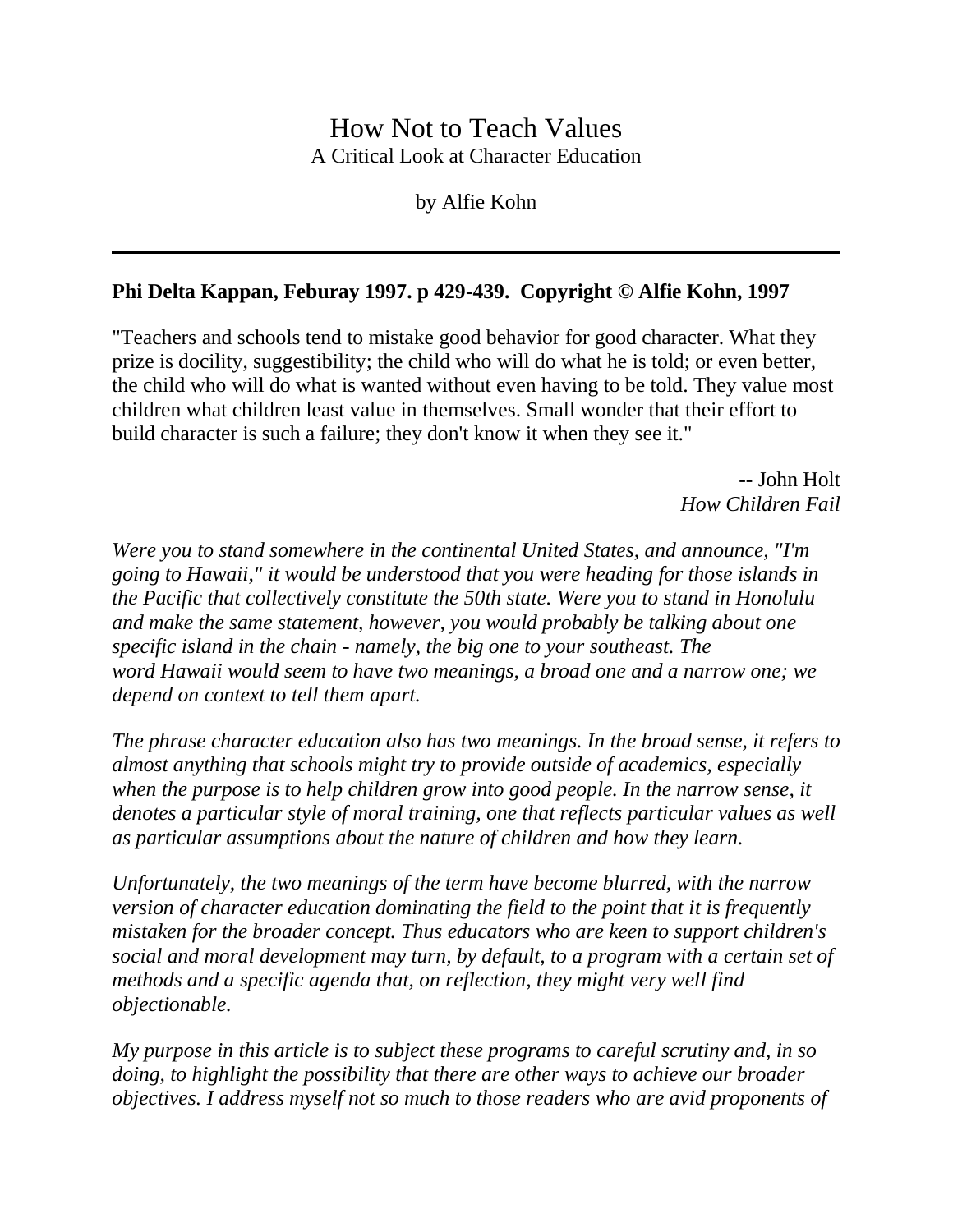*character education (in the narrow sense) but to those who simply want to help children become decent human beings and may not have thought carefully about what they are being offered.*

*Let me get straight to the point. What goes by the name of character education nowadays is, for the most part, a collection of exhortations and extrinsic inducements designed to make children work harder and do what they're told. Even when other values are also promoted - caring or fairness, say - the preferred method of instruction is tantamount to indoctrination. The point is to drill students in specific behaviors rather than to engage them in deep, critical reflection about certain ways of being. This is the impression one gets from reading articles and books by contemporary proponents of character education as well as the curriculum materials sold by the leading national programs. The impression is only strengthened by visiting schools that have been signaled out for their commitment to character education. To with:*

*A huge, multiethnic elementary school in Southern California uses a framework created by the Jefferson Center for Character Education. Classes that the principal declares "well behaved" are awarded Bonus Bucks, which can eventually be redeemed for an ice cream party. On an enormous wall near the cafeteria, professionally painted Peanuts characters instruct children: "Never talk in line." A visitor is led to a fifth-grade classroom to observe an exemplary lesson on the current character education topic. The teacher is telling students to write down the name of the person they regard as the "toughest worker" in school. The teacher then asks them, "How many of you are going to be tough workers?" (Hands go up.) "Can you be a tough worker at home, too?" (Yes.)*

*A small, almost entirely African American school in Chicago uses a framework created by the Character Education Institute. Periodic motivational assemblies are used to "give children a good pep talk," as the principal puts it, and to reinforce the values that determine who will be picked as Student of the Month. Rule number one posted on the wall of the kindergarten room is "We will obey the teachers." Today, students in this class are listening to the story of "Lazy Lion," who orders each of the other animals to build him a house, only to find each effort unacceptable. At the end, the teacher drives home the lesson: "Did you ever hear Lion say thank you:" (No.) "Did you ever hear Lion say please?" (No.) "It's good to always say ... what? (Please.) The reason for using these words, she points out, is that by doing so we are more likely to get what we want.*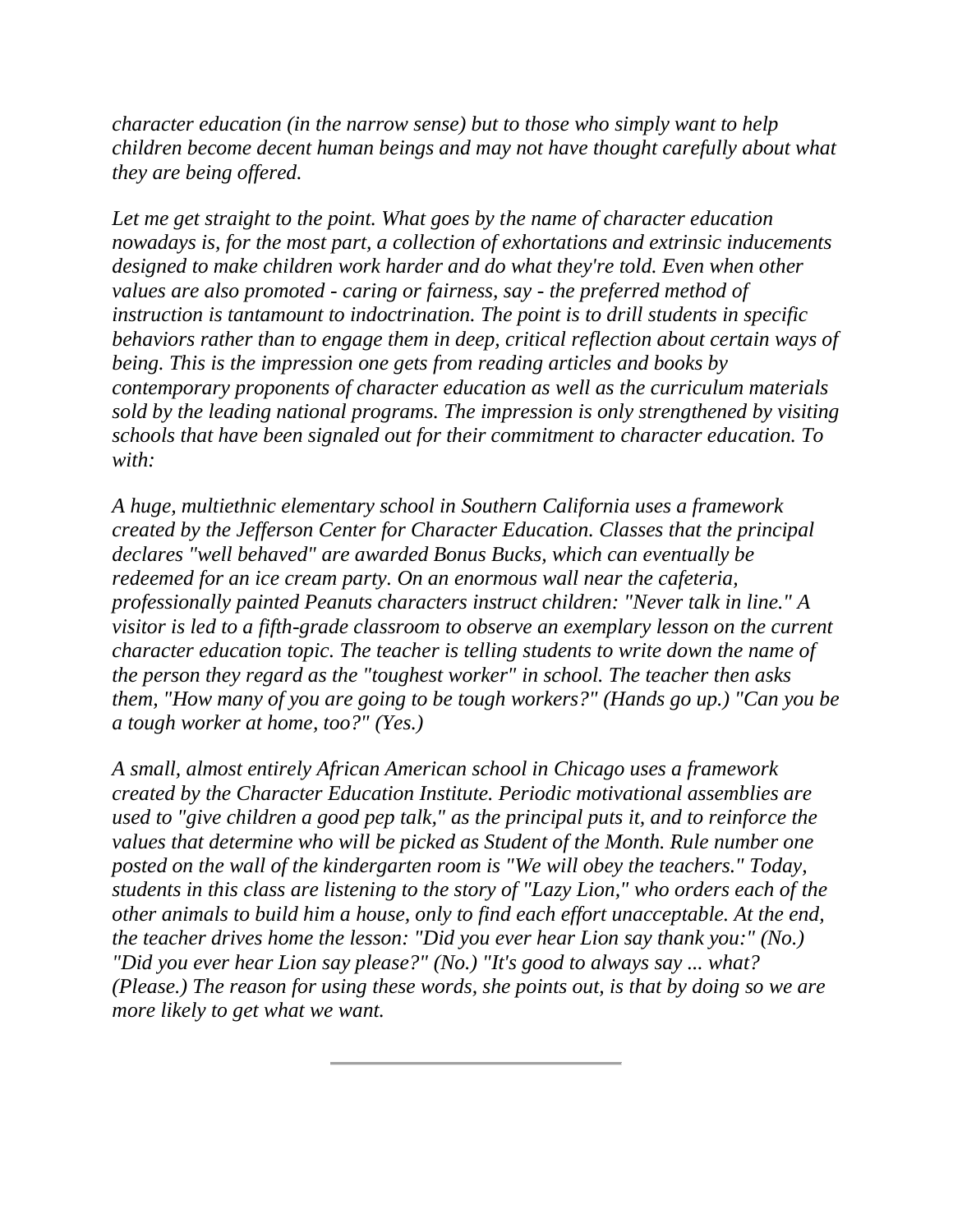*A charter school near Boston has been established specifically to offer an intensive, homegrown character education curriculum to its overwhelmingly white, middle-class student body. At weekly public ceremonies, certain children receive a leaf that will be hung in the Forest of Virtue. The virtues themselves are "not open to debate," the headmaster insists, since moral precepts in his view enjoy the same status as mathematical truths. In a first-grade classroom, a teacher is observing that "it's very hard to be obedient when you want something. I want you to ask yourself, 'Can I have it - and why not?' " She proceeds to ask the students, "What kinds of things show obedience?" and, after collecting a few suggestions, announces that she's not going to call on anyone else now. We could go on forever, but we have to have a moment of silence and then a spelling test."*

*Some of the most popular schoolwide strategies for improving students' character seem dubious on their face. When President Clinton mentioned the importance of character education in his 1996 State of the Union address, the only specific practice he recommended was requiring students to wear uniforms. The premises here are first, that children's character can be improved by forcing them to dress alike, and second, that if adults object to students' clothing, the best solution is not to invite them to reflect together about how this problem might be solved, but instead to compel them all to wear the same thing.*

*A second strategy, also consistent with the dominant philosophy of character education, is an exercise that might be called "If It's Tuesday, This Must Be Honesty." Here, one value after another is targeted, with each assigned its own day, week, or month. This seriatim approach is unlikely to result in a lasting commitment to any of these values, much less a feeling for how they may be related. Nevertheless, such programs are taken very seriously by some of the same people who are quick to dismiss other educational programs, such as those intended to promote self-esteem, as silly and ineffective.*

*Then there is the strategy of offering students rewards when they are "caught" being good, an approach favored by rightwing religious group[s1](file:///C:/Users/Michael/Desktop/AERA%20Stuff/Larry%20OldSite/kohn.html%231) and orthodox behaviorists but also by leaders of - and curriculum suppliers for - the character education movement[.2](file:///C:/Users/Michael/Desktop/AERA%20Stuff/Larry%20OldSite/kohn.html%232) Because of its popularity and because a sizable body of psychological evidence germane to the topic is available, it is worth lingering on this particular practice for a moment.*

*In general terms, what the evidence suggests is this: the more we reward people for doing something, the more likely they are to lose interest in whatever they had to do to get the reward. Extrinsic motivation, in other words, is not only quite different from intrinsic motivation but actually tends to erode it.[3](file:///C:/Users/Michael/Desktop/AERA%20Stuff/Larry%20OldSite/kohn.html%233) This effect has been demonstrated under many different circumstances and with respect to many different attitudes and*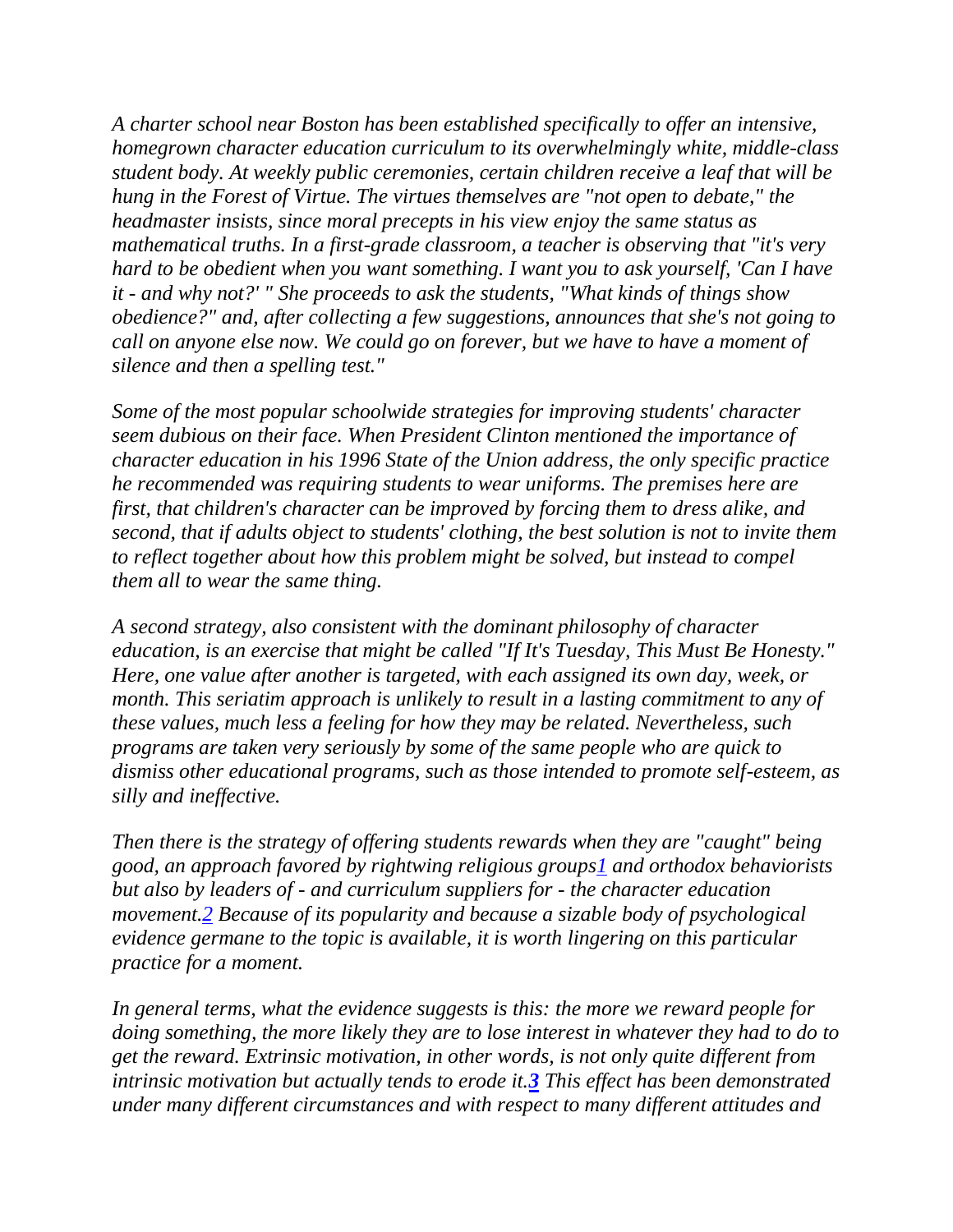*behaviors. Most relevant to character education is a series of studies showing that individuals who have been rewarded for doing something nice become less likely to think of themselves as caring as helpful people and more likely to attribute their behavior to the reward.*

*"Extrinsic incentives can, by undermining self-perceived altruism, decrease intrinsic motivation to help others," one group of researchers concluded on the basis of several studies. "A person's kindness, it seems, cannot be bought.["4](file:///C:/Users/Michael/Desktop/AERA%20Stuff/Larry%20OldSite/kohn.html%234) The same applies to a person's sense of responsibility, fairness, perseverance, and so on. The lesson a child learns from Skinnerian tactics is that the point of being good is to get rewards. No wonder researchers have found that children who are frequently rewarded - or, in another study, children who receive positive reinforcement for caring, sharing, and helping - are less likely than other children to keep doing those things.[5](file:///C:/Users/Michael/Desktop/AERA%20Stuff/Larry%20OldSite/kohn.html%235)*

*In short, it makes no sense to dangle goodies in front of children for being virtuous. But even worse than rewards are awards - certificates, plaques, trophies, and other tokens of recognition whose numbers have been artificially limited so only a few can get them. When some children are singled out as "winners," the central message that every child learns is this: "Other people are potential obstacles to my success.["6](file:///C:/Users/Michael/Desktop/AERA%20Stuff/Larry%20OldSite/kohn.html%236) Thus the likely result of making students beat out their peers for the distinction of being the most virtuous is not only less intrinsic commitment to virtue but also a disruption of relationships and, ironically, of the experience of community that is so vital to the development of children's character.*

*Unhappily, the problems with character education (in the narrow sense, which is how I'll be using the term unless otherwise indicated) are not restricted to such strategies as enforcing sartorial uniformity, scheduling a value of the week, or offering students a "doggie biscuit" for being good. More deeply troubling are the fundamental assumptions, both explicit and implicit, that inform character education programs.*  Let us consider five basic questions that might be asked of any such program: At what *level are problems addressed? What is the underlying theory of human nature? What is the ultimate goal? Which values are promoted? And finally, How is learning thought to take place?*

*1. At What level are problems addressed? One of the major purveyors of materials in this field, the Jefferson Center for Character Education in Pasadena, California, has produced a video that begins with some arresting images - quite literally. Young people are shown being led away in handcuffs, the point being that crime can be explained on the basis of an "erosion of American core values," as the narrator intones ominously. The idea that social problems can be explained by the fact that traditional virtues are no longer taken seriously is offered by many proponents of character education as though it were just plain common sense.*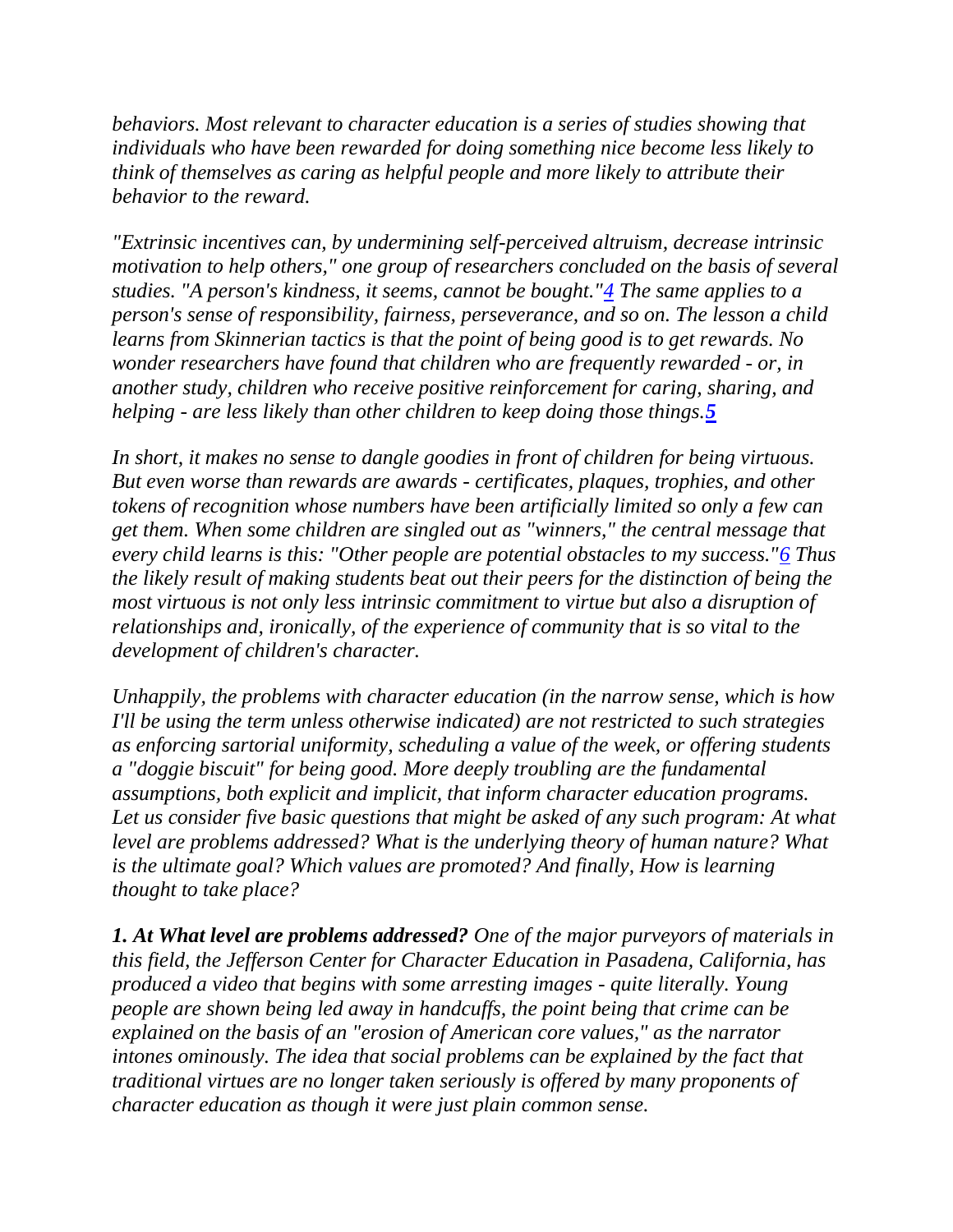*But if people steal or rape or kill solely because they possess bad values - that is, because of their personal characteristics - the implication is that political and economic realities are irrelevant and need to be addressed. Never mind staggering levels of unemployment in the inner cities or a system in which more and more of the nation's wealth is concentrated in fewer and fewer hands; just place the blame on individuals whose characters are deficient. A key tent of the "Character Counts!" Coalition, which bills itself as a nonpartisan umbrella group devoid of any political agenda, is the highly debatable proposition that "negative social influences can [be] and usually are overcome by the exercise of free will and character."[7](file:///C:/Users/Michael/Desktop/AERA%20Stuff/Larry%20OldSite/kohn.html%237) What is presented as common sense is, in fact, conservative ideology.*

*Let's put politics aside, tough. If a program proceeds by trying to "fix the kids" - as do almost all brands of character education - it ignores the accumulated evidence from the field of social psychology demonstrating that much of how we act and who we are reflects the situations in which we find ourselves. Virtually all the landmark studies in this discipline have been variations on this them. Set up children in an extended team competition at summer camp and you will elicit unprecedented levels of aggression. Assign adults to roles of prisoners or guards in a mock jail, and they will start to become their roles. Move people to a small town, and they will be more likely to rescue a stranger in need. In fact, so common is the tendency to attribute to an individual's personality or character what is actually a function of the social environment that social psychologists have dubbed this the "fundamental attribution error."*

*A similar lesson comes to us from the movement concerned with Total Quality Management associated with the ideas of the late W. Edward Deming. At the heart of Deming's teaching is the notion that the "system" of an organization largely determines the results. The problems experienced in a corporation, therefore, are almost always due to system flaws rather than a lack of effort or ability on the part of individuals in that organization. Thus, if we are troubled by the way students are acting, Deming, along with most social psychologists, would presumably have us transform the structure of the classroom rather than try to remake the students themselves - precisely the opposite of the character education approach.*

*2. What is the view of human nature? Character education's "fix-the-kids" orientation follows logically from the belief that kids need fixing. Indeed, the movement seems to be driven by a stunningly dark view of children - and, for that matter, of people in general. A "comprehensive approach [to character education] is based on a somewhat dim view of human nature," acknowledges William Kilpatrick, whose book Why Johnny Can't Tell Right from Wrong contains such assertions as: "Most behavior problems are the result of sheer 'willfulness' on the part of children."[8](file:///C:/Users/Michael/Desktop/AERA%20Stuff/Larry%20OldSite/kohn.html%238)*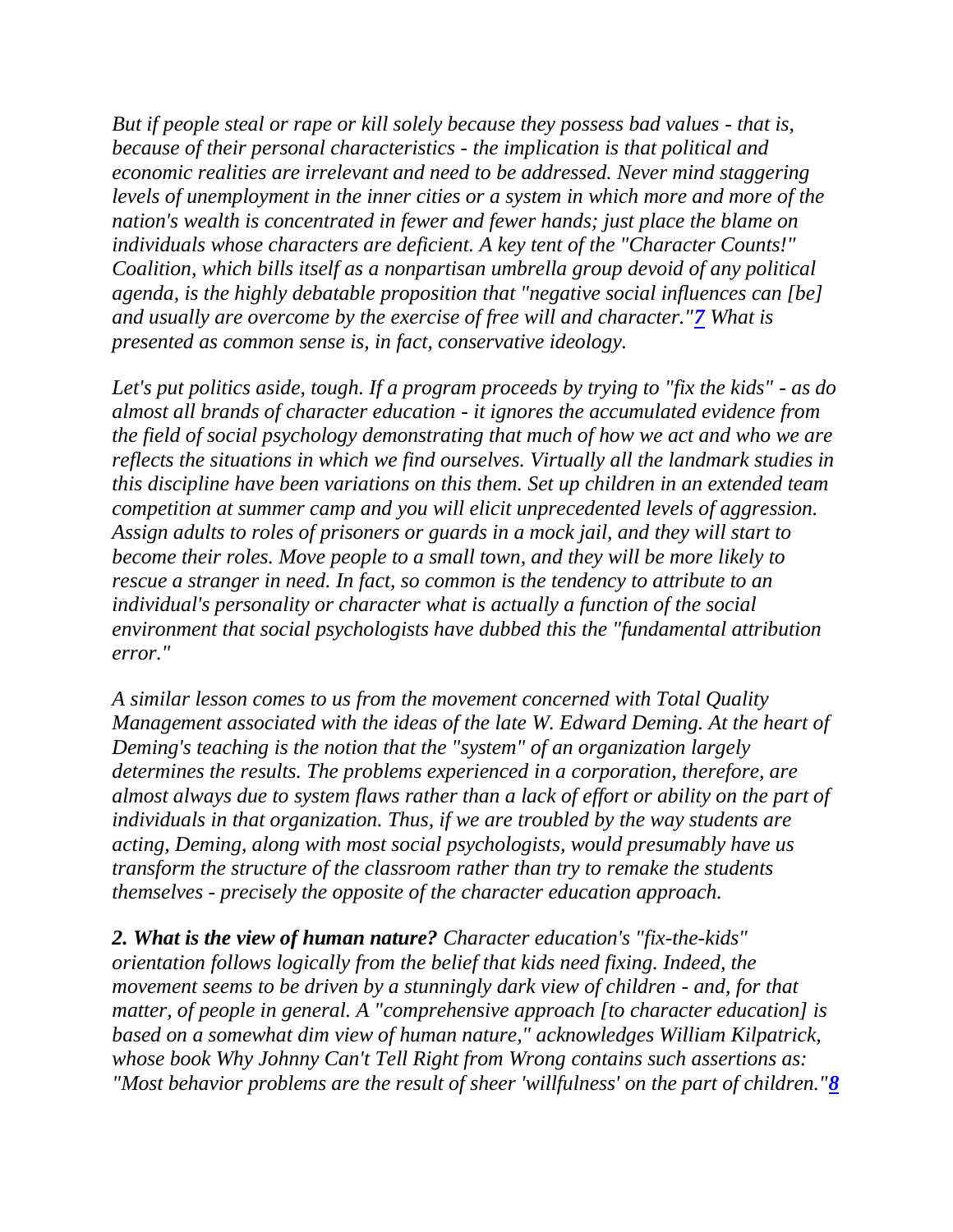*Despite - or more likely because of - statements like that, Kilpatrick has frequently been invited to speak at character education conferences.[9](file:///C:/Users/Michael/Desktop/AERA%20Stuff/Larry%20OldSite/kohn.html%239) But that shouldn't be surprising in light of how many prominent proponents of character education share his views. Edward Wynne says his own work is grounded in a tradition of thought that takes a "somewhat pessimistic view of human nature."[10](file:///C:/Users/Michael/Desktop/AERA%20Stuff/Larry%20OldSite/kohn.html%2310) The idea of character development "sees children as self-centered," in the opinion of Kevin Ryan, who directs the Center for the Advancement of Ethics and Character at Boston University as well as heading up the character education network of the Association of Supervision and Curriculum Development.[11](file:///C:/Users/Michael/Desktop/AERA%20Stuff/Larry%20OldSite/kohn.html%2311) Yet another writer approvingly traces the whole field back to the bleak world view of Thomas Hobbes: it is "an obvious assumption of character education," writes Louis Goldman, that people lack the instinct to work together. Without laws to compel us to get along, "our natural egoism would lead us into 'a condition of warre one against another."[12](file:///C:/Users/Michael/Desktop/AERA%20Stuff/Larry%20OldSite/kohn.html%2312) This sentiment is echoed by F. Washington Jarvis, headmaster of the Roxbury Latin School in Boston, one of Ryan's favorite examples of what character education should look like in practice. Jarvis sees human nature as "mean, nasty, brutish, selfish, and capable of great cruelty and meanness. We have to hold a mirror up to the students and say, 'This is who you are. Stop it.' "[13](file:///C:/Users/Michael/Desktop/AERA%20Stuff/Larry%20OldSite/kohn.html%2313) Even when proponents of character education don't express such sentiments explicitly, they give themselves away by framing their mission as a campaign for self-control. Amitai Etzioni, for example, does not merely include this attribute on a list of good character traits, he defines character principally in terms of the capacity "to control impulses and defer gratification."[14](file:///C:/Users/Michael/Desktop/AERA%20Stuff/Larry%20OldSite/kohn.html%2314) This is noteworthy because the virtue of self-restraint - or at least the decision to give special emphasis to it - has historically been preached by those, from St. Augustine to present, who see people as basically sinful.*

*In fact, at least three assumptions seen to be at work when the need for self-control is stressed: first, that we are all at war not only with others but with ourselves, torn between our desires and our reason (or social norms); second, that these desires are fundamentally selfish, aggressive, or otherwise unpleasant; and third, that these desires are very strong, constantly threatening to overpower us if we don't rein them in. Collectively, these statements describe religious dogma, not scientific fact. Indeed, the evidence from several disciplines converges to cast doubt on this sour view of human beings and, instead, supports the idea that it is as "natural" for children to help as to hurt. I will not rehearse that evidence here, partly because I have done so elsewhere at some length.[15](file:///C:/Users/Michael/Desktop/AERA%20Stuff/Larry%20OldSite/kohn.html%2315) Suffice it to say that even the most hard-headed empiricist might well conclude that the promotion of prosocial values consists to some extent of supporting (rather than restraining or controlling) many facets of the self. Any educator who adopts this more balanced position might think twice before joining an educational movement that is finally inseparable from the doctrine of original sin.*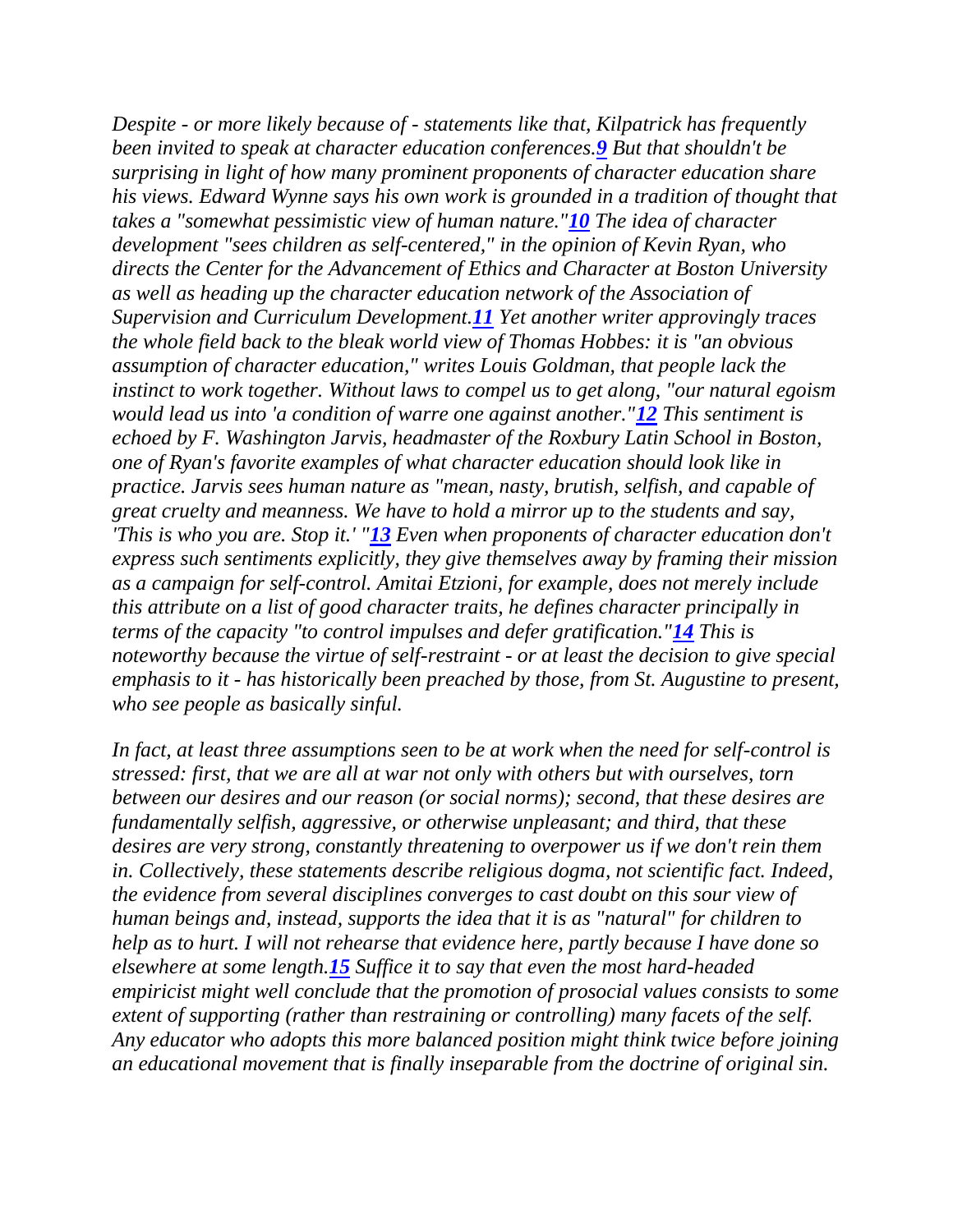*3. What is the ultimate goal? It may seem odd even to inquire about someone's reasons for trying to improve children's character. But it is worth mentioning that the whole enterprise - not merely the particular values that are favored - is often animated by a profoundly conservative, if not reactionary, agenda. Character education based on "acculturating students to conventional norms of 'good' behavior ... resonates with neoconservative concerns for social stability," observed David Purpel[.16](file:///C:/Users/Michael/Desktop/AERA%20Stuff/Larry%20OldSite/kohn.html%2316) The movement has been described by another critic as a "yearning for some halcyon days of moral niceties and social transquility."[17](file:///C:/Users/Michael/Desktop/AERA%20Stuff/Larry%20OldSite/kohn.html%2317) But it is not merely a social order that some are anxious to preserve (or recover): character education is vital, according to one vocal proponent, because "the development of character is the backbone of the economic system" now in place[.18](file:///C:/Users/Michael/Desktop/AERA%20Stuff/Larry%20OldSite/kohn.html%2318)*

*Character education, or any kind of education, would look very different if we began with other objectives - if, for example, we were principally concerned with helping children become active participants in a democratic society (or agents for transforming a society into one that is authentically democratic). It would look different if our top priority were to help students develop into principled and caring members of a community or advocates for social justice. To be sure, these objectives are not inconsistent with the desire to preserve certain traditions, but the point would then be to help children decide which traditions are worth preserving and why, based on these other considerations. That is not at all the same as endorsing anything that is traditional or making the preservation of tradition our primary concern. In short, we want to ask character education proponents what goals they emphasize - and ponder whether their broad vision is compatible with our own.*

*4. Which values? Should we allow values to be taught in school? The question is about as sensible as asking whether our bodies should be allowed to contain bacteria. Just as humans are teeming with microorganisms, so schools are teeming with values. We can't see the former because they're too small; we don't notice the latter because they're too similar to the values of the culture at large. Whether or not we deliberately adopt a character or moral education program, we are always teaching values. Even people who insist that they are opposed to values in school usually mean that the are opposed to values other than their own.[19](file:///C:/Users/Michael/Desktop/AERA%20Stuff/Larry%20OldSite/kohn.html%2319)*

*And that raises the inevitable question: Which values, or whose, should we teach: It has already become a clichŽ to reply that this question should not trouble us because, while there may be disagreement on certain issues, such as abortion, all of us can agree on a list of basic values that children ought to have. Therefore, schools can vigorously and unapologetically set about teaching all of those values.*

*But not so fast. Look at the way character education programs have been designed and you will discover, alongside such unobjectionable items as "fairness" or*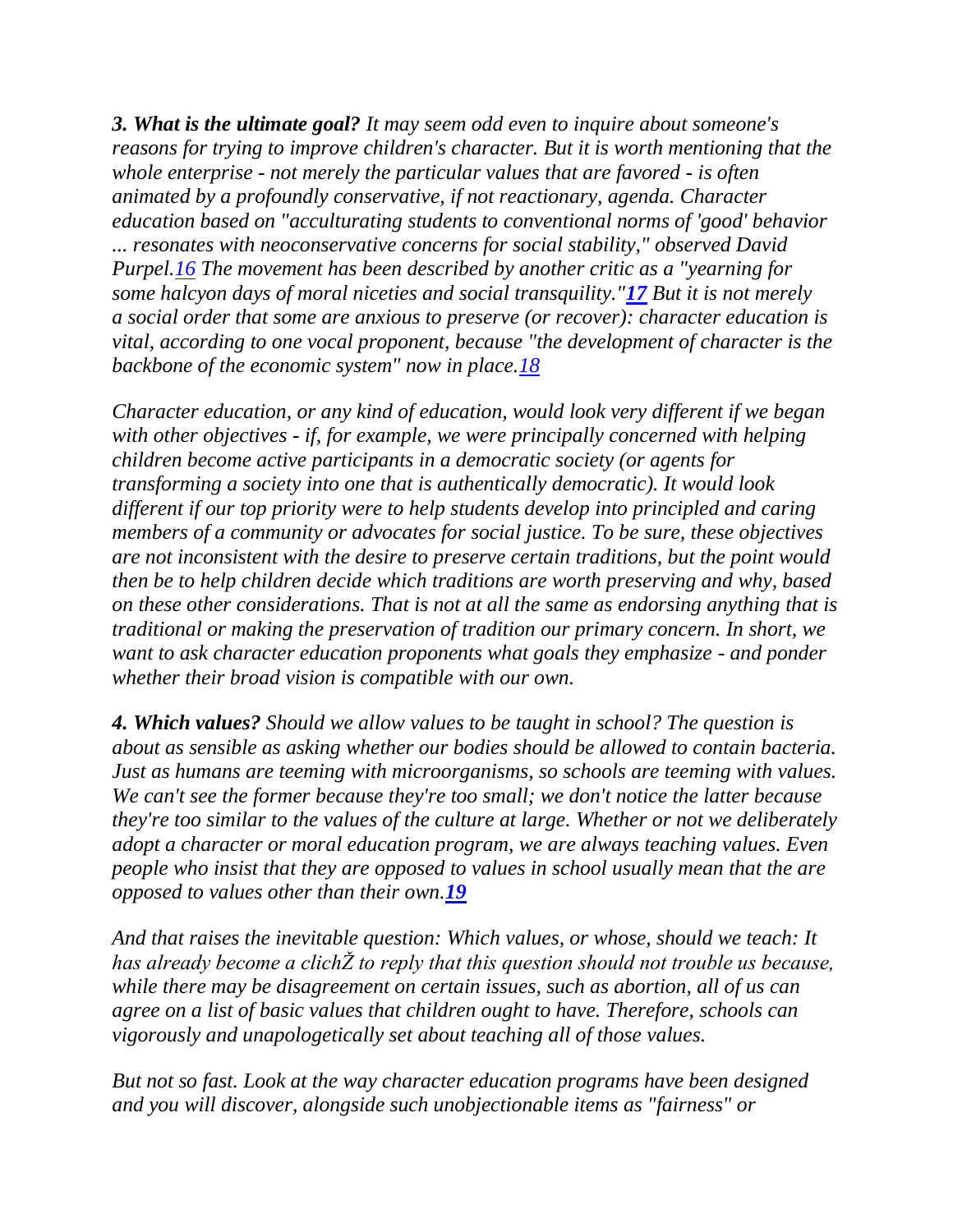*"honesty," an emphasis on values that are, again, distinctly conservative - and, to that extent, potentially controversial. To begin with, the famous Protestant work ethic is prominent: children should learn to "work hard and complete their tasks well and promptly, even when they do not want to," says Ryan.[20](file:///C:/Users/Michael/Desktop/AERA%20Stuff/Larry%20OldSite/kohn.html%2320) Here the Latin question Cui bono? comes to mind. Who benefits when people are trained not to question the value of what they have been told to do but simply to toil away at it - and to regard this as virtuous[?21](file:///C:/Users/Michael/Desktop/AERA%20Stuff/Larry%20OldSite/kohn.html%2321) Similarly, when Wynne defines the moral individual as someone who is not honest but also "diligent, obedient, and patriotic,"[22](file:///C:/Users/Michael/Desktop/AERA%20Stuff/Larry%20OldSite/kohn.html%2322) readers may find themselves wondering whether these traits really qualify as moral - as well as reflecting on the virtues that are missing from this list.*

*Character education curricula also stress the importance of things like "respect," "responsibility," and "citizenship." But these are slippery terms, frequently used as euphemisms for uncritical deference to authority. Under the headline "The Return of the 'Fourth R' " - referring to "respect, responsibility, or rules" - a news magazine recently described the growing popularity of such practices as requiring uniforms, paddling disobedient students, rewarding those who are compliant, and "throwing disruptive kids out of the classroom.["23](file:///C:/Users/Michael/Desktop/AERA%20Stuff/Larry%20OldSite/kohn.html%2323) Indeed, William Glasser observed some time ago that many educators "teach thoughtless conformity to school rules and call the conforming child 'responsible.' "[24](file:///C:/Users/Michael/Desktop/AERA%20Stuff/Larry%20OldSite/kohn.html%2324) I once taught at a high school where the principal frequently exhorted students to "take responsibility." By this he meant specifically that they should turn in their friends who used drugs.*

*Exhorting students to be "respectful" or rewarding them if they are caught being "good" may likewise mean nothing more than getting them to do whatever the adults demand. Following a lengthy article about character education in the New York Times Magazine, a reader mused, "Do you suppose that if Germany had had character education at the time, it would have encourage children to fight Nazism or to support it?"[25](file:///C:/Users/Michael/Desktop/AERA%20Stuff/Larry%20OldSite/kohn.html%2325) The more time I spend in schools that are enthusiastically implementing character education programs, the more I am haunted by that question.*

*In place of traditional attributes associated with character education, Deborah Meier and Paul Schwarz of the Central Park East Secondary School in New York nominated two core values that a school might try to promote: "empathy and skepticism: the ability to see a situation from the eyes of another and the tendency to wonder about the validity of what we encountered."[26](file:///C:/Users/Michael/Desktop/AERA%20Stuff/Larry%20OldSite/kohn.html%2326) Anyone who brushes away the question "Which values should be taught?" might speculate on the concrete differences between a school dedicated to turning out students who are loyal, patriotic, obedient, and so on.*

*Meanwhile, in place of such personal qualities as punctuality or perseverance, we might emphasize the cultivation of autonomy so that children come to experience*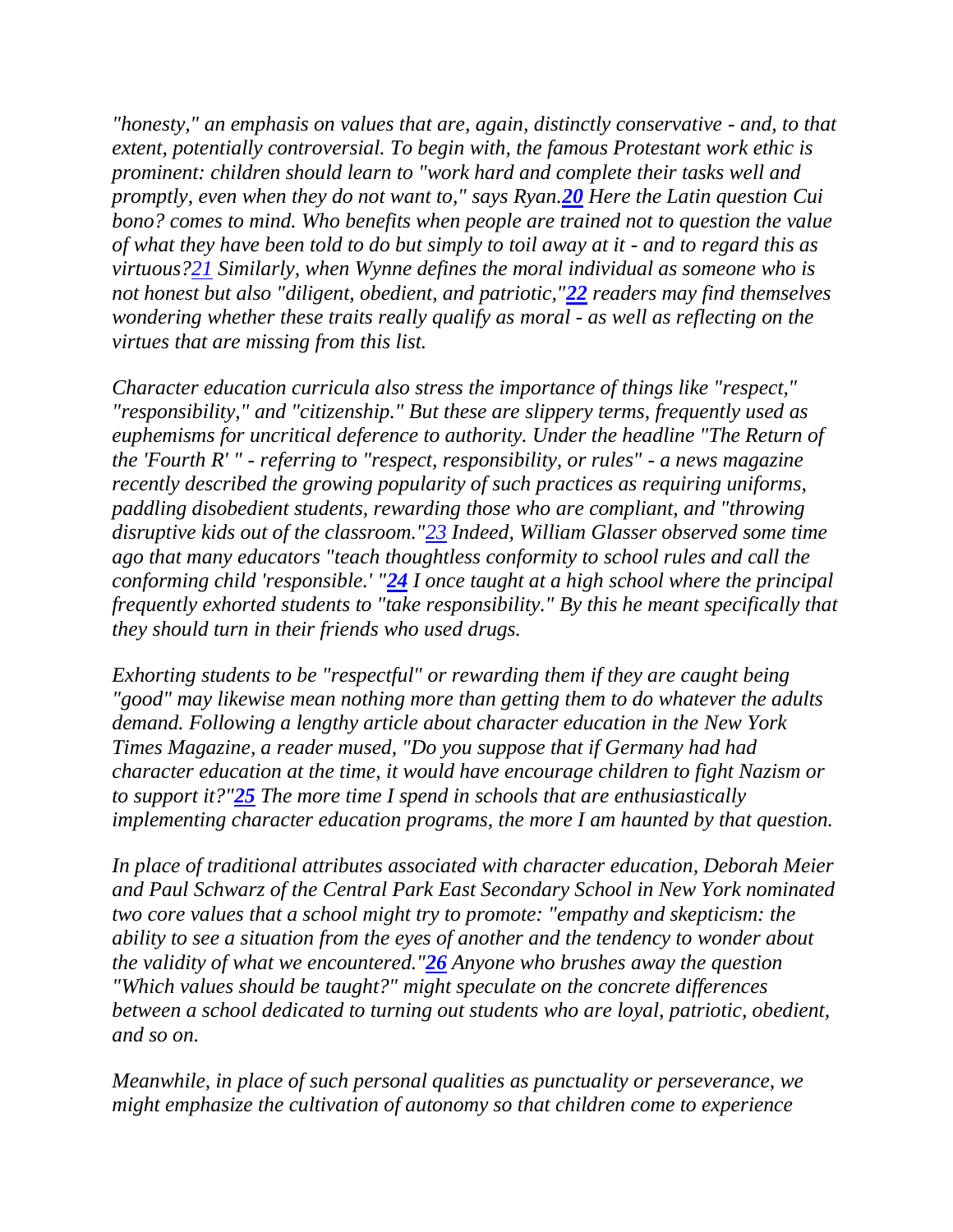*themselves as "origins" rather than "pawns," as one researcher put it[.27](file:///C:/Users/Michael/Desktop/AERA%20Stuff/Larry%20OldSite/kohn.html%2327) We might, in other words, stress self-determination at least as much as self- control. With such an agenda, it would be crucial to give students the chance to participate in making decisions about their learning and about how they want their classroom to be.[28](file:///C:/Users/Michael/Desktop/AERA%20Stuff/Larry%20OldSite/kohn.html%2328) This stands in sharp contrast to a philosophy of character education like Wynne's which decrees that "it is specious to talk about student choices" and offers students no real power except for when we give "some students authority over other students (for example, hall guard, class monitor).["29](file:///C:/Users/Michael/Desktop/AERA%20Stuff/Larry%20OldSite/kohn.html%2329)*

*Even with values that are widely shared, a superficial consensus may dissolve when we take a closer look. Educators across the spectrum are concerned about excessive attention to self-interest and are committed to helping students transcend a preoccupation with their own needs. But how does this concern play out in practice? For some of us, it takes the form of an emphasis on compassion; for the dominant character education approach, the alternative value to be stressed is loyalty, which is, of course, altogether different.[30](file:///C:/Users/Michael/Desktop/AERA%20Stuff/Larry%20OldSite/kohn.html%2330) Moreover, as John Dewey remarked at the turn of the century, anyone seriously troubled about rampant individualism among children would promptly target for extinction the "drill-and- skill" approach to instruction: "The mere absorbing of facts and truths is so exclusively individual an affair that it tends very naturally to pass into selfishness."[31](file:///C:/Users/Michael/Desktop/AERA%20Stuff/Larry%20OldSite/kohn.html%2331)Yet conservative champions of character education are often among the most outspoken supporters of a model of teaching that emphasizes rote memorization and the sequential acquisition of decontextualized skills.*

*Or take another example: all of us may say we endorse the idea of "cooperation," but what do we make of the practice of setting groups against one another in a quest for triumph, such that cooperation becomes the means and victory in the end? On the one hand, we might find this even more objectionable than individual competition. (Indeed, we might regard a "We're Number One!" ethic as a reason for schools to undertake something like character education in the first place.) On the other hand, "school-to-school, class- to-class, or row-to-row academic competitions" actually have been endorsed as part of a character education program[,32a](file:///C:/Users/Michael/Desktop/AERA%20Stuff/Larry%20OldSite/kohn.html%2332)long with contests that lead to awards for things like good citizenship.*

*The point, once again, is that it is entirely appropriate to ask which values a character education program is attempting to foster, notwithstanding the ostensible*  lack of controversy about a list of core values. It is equally appropriate to put such a *discussion in context - specifically, in the context of which values are currentlypromoted in schools. The fact is that schools are already powerful socializers of traditional values - although, as noted above, we may fail to appreciate the extent to which this is true because we have come to take these values for granted. In most schools, for example, students are taught - indeed, compelled - to follow the*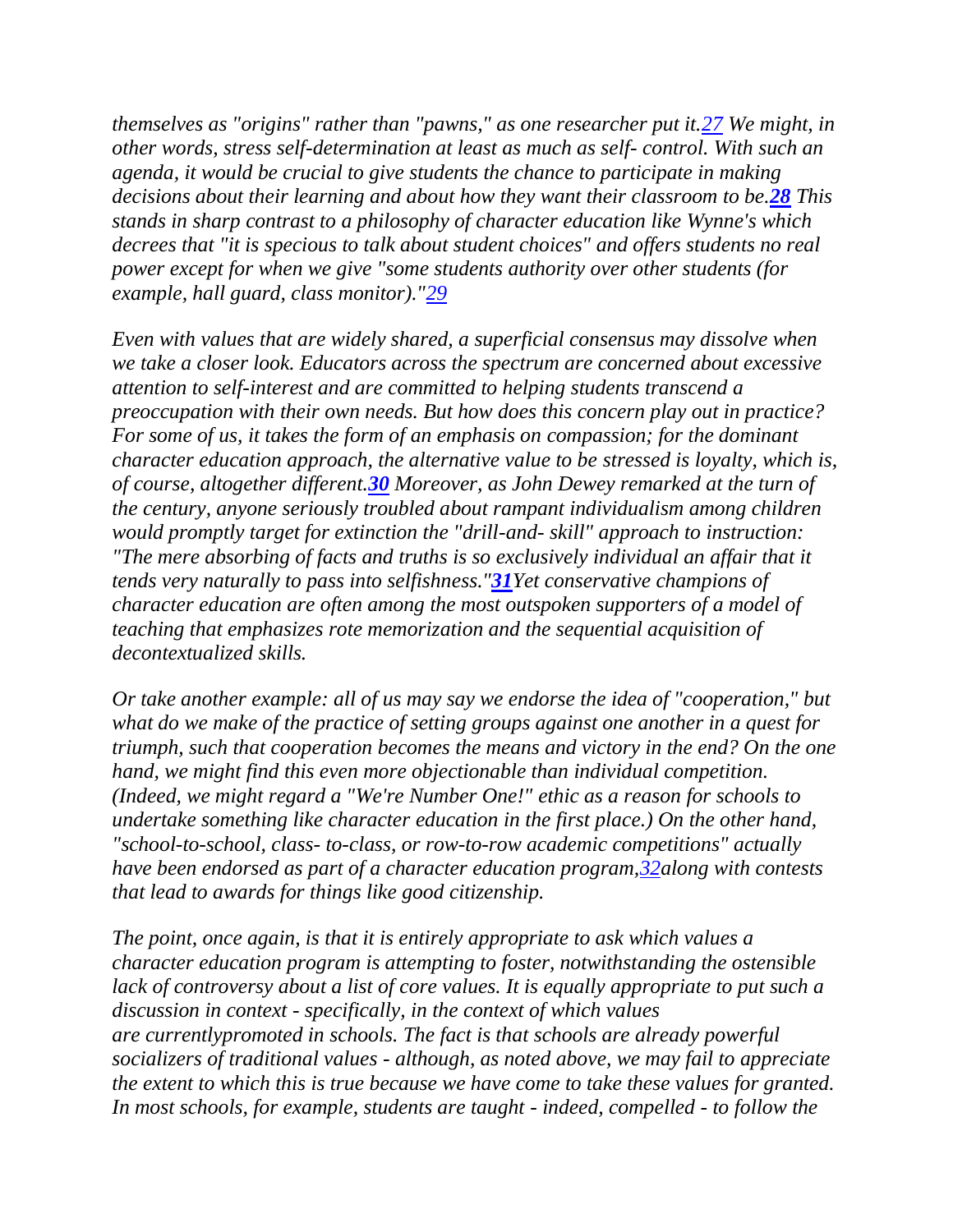*rules regardless of whether the rules are reasonable and to respect authority regardless of whether that respect has been earned. (This process isn't always successful, of course, but that is a different matter.) Students are led to accept competition as natural and desirable, and to see themselves more as discrete individuals than as members of a community. Children in American schools are even expected to begin each day by reciting a loyalty oath to the Fatherland, although we call it by a different name. In short, the question is not whether to adopt the conservative values offered by most character education programs, but whether we want to consolidate the conservative values that are already in place.*

*5. What is the theory of learning? We come to now to what may be the most significant, and yet the least remarked on, feature of character education: the way values are taught and the way learning is thought to take place.*

*The character education coordinator for the small Chicago elementary school also teaches second grade. In her classroom, where one boy has been forced to sit by himself for the last two weeks ("He's kind of pesty"), she is asking the children to define tolerance. When the teacher gets the specific answers she is fishing for, she exclaims, "Say that again," and writes down only those responses. Later comes the moral: "If somebody doesn't think the way you think, should you turn them off?" (No.)*

*Down the hall, the first-grade teacher is fishing for answers on a different subject. "When we play games, we try to understand the - what?" (Rules) A moment later, the children scramble to get into place so she will pick them to tell a visitor their carefully rehearsed stories about conflict resolution. Almost every child's account, narrated with considerable prompting by the teacher, concerns name-calling or some other unpleasant incident that was "correctly" resolved by finding an adult. The teacher never asks the children how they felt about what happened or invites them to reflect on what else might have been done. She wraps up the activity by telling the children. "What we need to do all the time is clarify - make it clear - to the adult what you did."*

*The schools with character education programs that I have visited are engaged largely in exhortation and directed recitation. At first one might assume this is due to poor implementation of the programs on the part of individual educators. But the program themselves - and the theorists who promote them - really do seem to regard teaching as a matter of telling and compelling. For example, the broad-based "Character Counts!" Coalition offers a framework of six core character traits and then asserts that "young people should be specifically and repeatedly told what is expected of them." The leading providers of curriculum materials walk teachers through highly structured lessons in which character-related concepts are described and then students are drilled until they can produce the right answers.*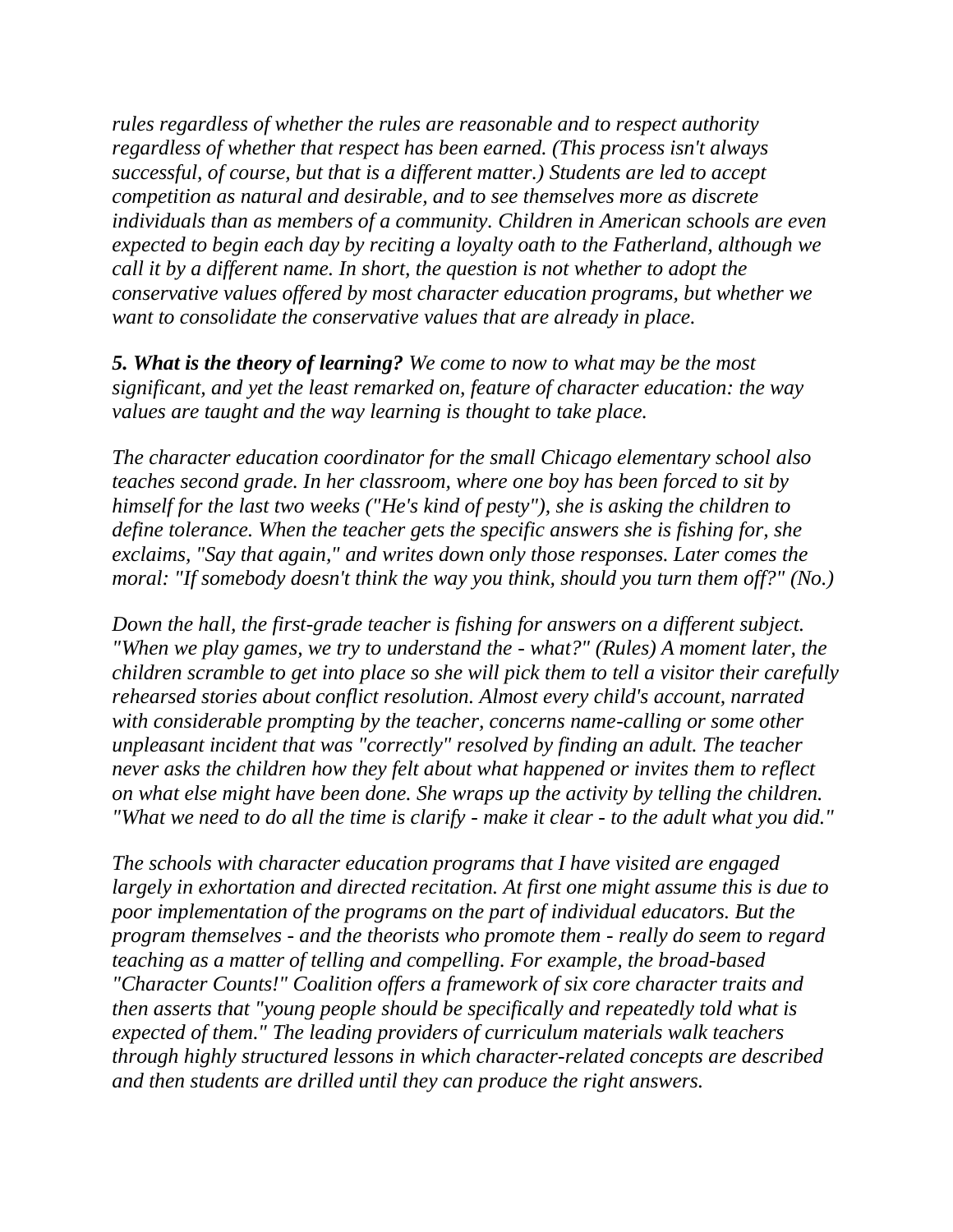*Teachers are encouraged to praise children who respond correctly, and some programs actually include multiple-choice tests to ensure that students have learned their values. For example, here are two sample test questions prepared for teachers by the Character Education Institute, based in San Antonio, Texas: "Having to obey rules and regulations (a) gives everyone the same right to be an individual, (b) forces everyone to do the same thing at all times, (c) prevents persons from expressing their individually [sic]"; and "One reason why parents might not allow their children freedom of choice is (a) children are always happier when they are told what to do and when to do it, (b) parents aren't given a freedom of choice; therefore, children should not be given a choice either, (c) children do not always demonstrate that they are responsible enough to be given a choice." The correct answer, according to the answer key, are (a) and (c) respectively.*

*The Character Education Institute recommends "engaging the students in discussions," but only discussions of particular sort: "Since the lesson have been designed to logically guide the students to the right answers, the teacher should allow the students to draw their own conclusions. However, if the students draw the wrong conclusion, the teacher is instructed to tell them why their conclusion is wrong.["33](file:///C:/Users/Michael/Desktop/AERA%20Stuff/Larry%20OldSite/kohn.html%2333)*

*Students are told what to think and do, not only by their teachers but by highly didactic stories, such as those in the Character Education Institute's "Happy Life" series, which end with characters saying things like "I am glad that I did not cheat," or "Next time I will be helpful," or "I will never be selfish again." Most character education programs also deliver homilies by way of posters and banners and murals displayed throughout the school. Children who do as they are told are presented with all manner of rewards, typically in front of their peers.*

*Does all of this amount to indoctrination? Absolutely, says Wynne, who declares that "school is and should and must be inherently indoctrinative.["34](file:///C:/Users/Michael/Desktop/AERA%20Stuff/Larry%20OldSite/kohn.html%2334) Even when character education proponents tiptoe around that word, their model of instruction is clear: good character and values are instilled in or transmitted to students. We are "planting the ideas of virtue, of good traits in the young," says William Bennett.[35](file:///C:/Users/Michael/Desktop/AERA%20Stuff/Larry%20OldSite/kohn.html%2335) The virtues or values in question are fully formed, and, in the minds of many character education proponents, divinely ordained. The children are - pick your favorite metaphor - so many passive receptacles to be filled, lumps of clay to be molded, pets to be trained, or computers to be programmed.*

*Thus, when we see Citizen-of-the-Month certificates and "Be a good sport!" posters, when we find teachers assigning preachy stories and principals telling students what to wear, it is important that we understand what is going on. These techniques may appear merely innocuous or gimmicky; they may strike us as evidence of a scattershot, let's-try-anything approach. But the truth is that these are elements of a*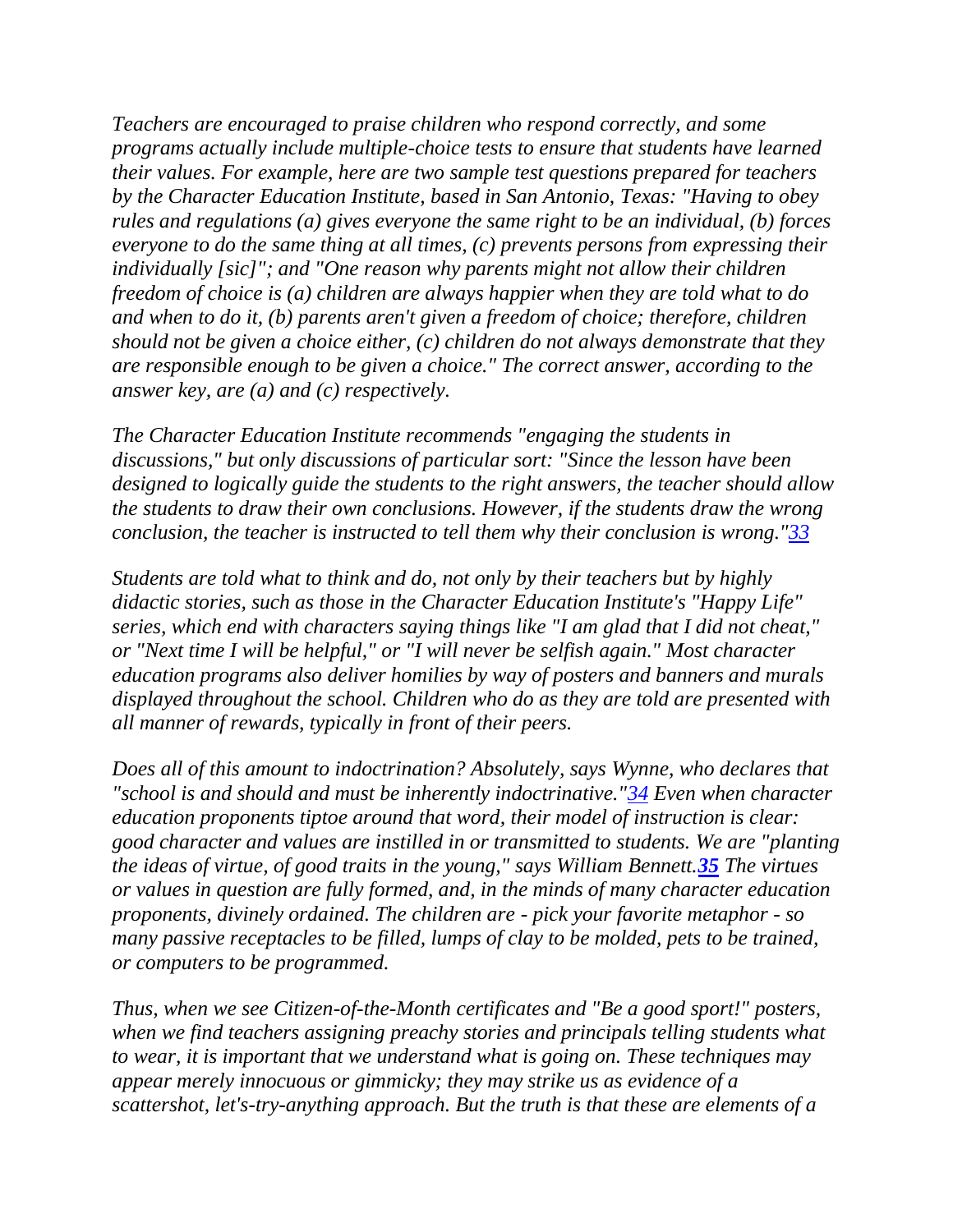*systematic pedagogical philosophy. They are manifestations of a model that sees children as objects to be manipulated rather than as learners to be engaged.*

*Ironically, some people who accept character education without a second thought are quite articulate about the bankruptcy of this model when it comes to teaching academic subjects. Plenty of teachers have abandoned the use of worksheets, textbooks, and lectures that fill children full of disconnected facts and skills. Plenty of administrators are working to create schools where students can actively construct meaning around scientific and historical and literary concepts. Plenty of educators, in short, realize that memorizing right answers and algorithms doesn't help anyone to arrive at a deep understanding of ideas.*

And so we are left scratching our heads. Why would all these people, who know that *the "transmission" model fails to facilitate intellectual development, uncritically accept the very same model to promote ethical development? How could they understand that mathematical truths cannot be shoved down students' throats but than participate in a program that essentially tries to shove moral truths down the same throats? In the case of individual educators, the simple answer may be that they missed the connection. Perhaps they just failed to recognize that "a classroom cannot foster the development of autonomy in the intellectual realm while suppressing it in the social and moral realms," as Constance Kamii and her colleagues put it not long ago.["36](file:///C:/Users/Michael/Desktop/AERA%20Stuff/Larry%20OldSite/kohn.html%2336)*

*In the case of proponents of character education, I believe the answer to this riddle is quite different. The reason they are promoting techniques that seem strikingly ineffective at fostering autonomy or ethical development is that, as a rule, they are not trying to foster autonomy or ethical development. The goal is not to support or facilitate children's social and moral growth, but simply to "demand good behavior from students," in Ryan's words.[37](file:///C:/Users/Michael/Desktop/AERA%20Stuff/Larry%20OldSite/kohn.html%2337) The idea is to get compliance, to make children act the way we want them to.*

*Indeed, if these are the goals, then the methods make perfect sense - the lectures and pseudo-discussions, the slogans and the stories that conk students on the head with their morals. David Brooks, who heads the Jefferson Center for Character Education, frankly states, "We're in the advertising business." The way you get people to do something, whether it's buying Rice Krispies or becoming trustworthy, is to "encourage conformity through repeated messages."[38](file:///C:/Users/Michael/Desktop/AERA%20Stuff/Larry%20OldSite/kohn.html%2338) The idea of selling virtues like cereal nearly reaches the point of self-parody in the Jefferson Center's curriculum, which includes the following activity: "There's a new product on the market! It's Considerate Cereal. Eating it can make a person more considerate. Design a label for the box. Tell why someone should buy and eat this cereal. Then list the ingredients."[39](file:///C:/Users/Michael/Desktop/AERA%20Stuff/Larry%20OldSite/article10.htmltml10refs.html%2339)*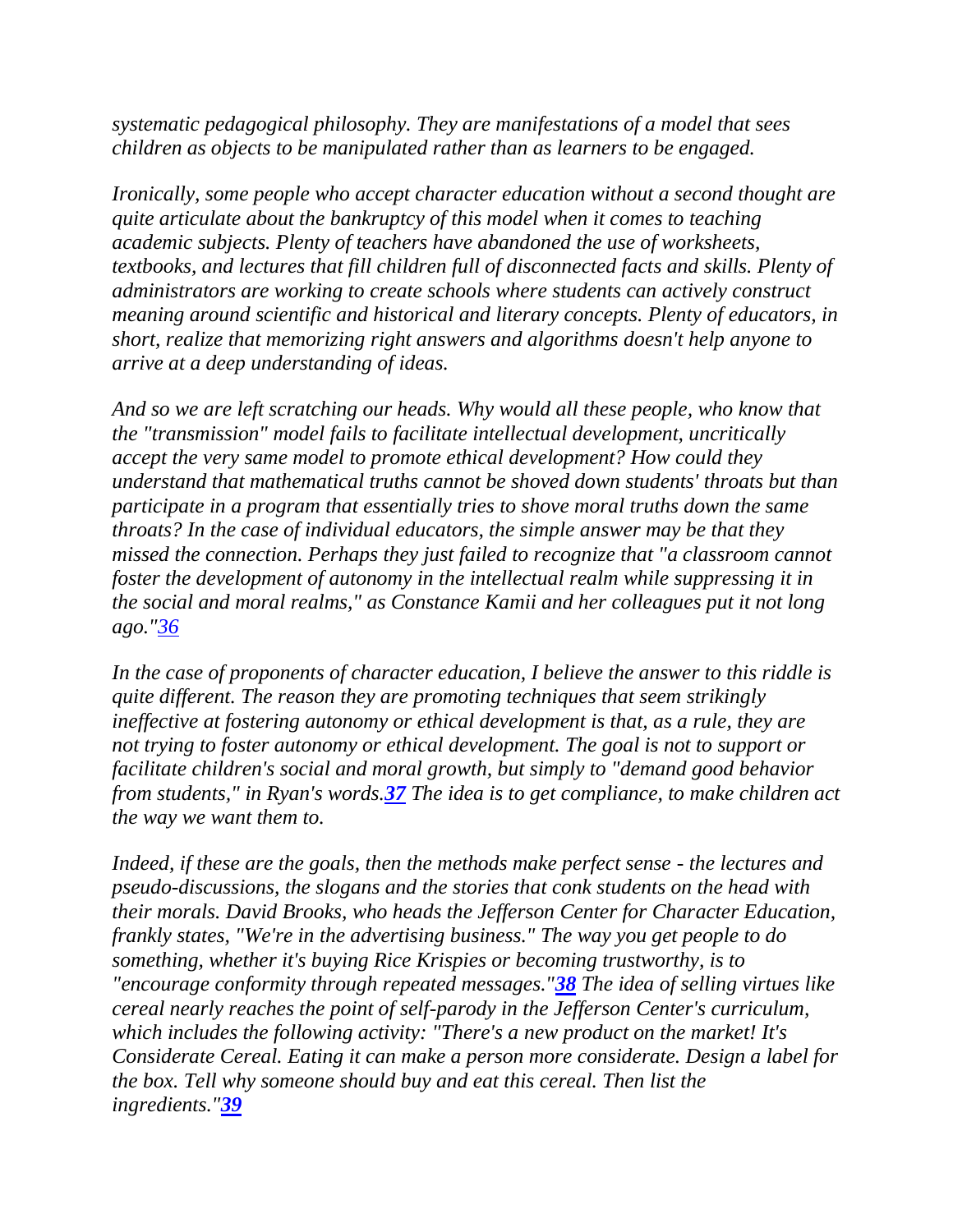*If "repeated messages" don't work, then you simply force students to conform: "Sometimes compulsion is what is needed to get a habit started," says William Kilpatrick.[40](file:///C:/Users/Michael/Desktop/AERA%20Stuff/Larry%20OldSite/kohn.html%2340) We may recoil from the word "compulsion," but it is the premise of that sentence that really ought to give us pause. When education is construed as the process of inculcating habits - which is to say, unreflective actions - then it scarcely deserves to be called education at all. It is really, as Alan Lockwood say, and attempt to get "mindless conformity to externally imposed standards of conduct."[41](file:///C:/Users/Michael/Desktop/AERA%20Stuff/Larry%20OldSite/kohn.html%2341)*

*Notice how naturally this goal follows from a dark view of human nature. If you begin with the premise that "good conduct is not our natural first choice," then the best you can hope for is "the development of good habits["42](file:///C:/Users/Michael/Desktop/AERA%20Stuff/Larry%20OldSite/kohn.html%2342) - that is, a system that gets people to act unthinkly in the manner that someone else has deemed appropriate. This connection recently became clear to Ann Medlock, whose Giraffe Project was designed to evoke "students' own courage and compassion" in thinking about altruism, but which, in some schools, was being turned into a traditional, authoritarian program in which students were simply told how to act and what to believe. Medlock recalls suddenly realizing what was going on with these educators: Oh, I see where you're coming from. You believe kids are no damn good!"[43](file:///C:/Users/Michael/Desktop/AERA%20Stuff/Larry%20OldSite/kohn.html%2343)*

*The character education movement's emphasis on habit, then, is consistent with its view on children. Likewise, its process matches its product. The transmission model, along with the use of rewards and punishments to secure compliance, seems entirely appropriate if the values you are trying to transmit are things like obedience and loyalty and respect for authority. But this approach overlooks an important distinction between product and process. When we argue about which traits to emphasize compassion or loyalty, cooperation or competition, skepticism or obedience - we are trafficking in value judgments. When we talk about how best to teach these things, however, we are being descriptive rather than just prescriptive. Even if you like the sort of virtues that appear in character education programs, and even if you regard the need to implement those virtues as urgent, the attempt to transmit or instill them dooms the project because that is just not consistent with the best theory and research on how people learn. (Of course, if you have reservations about many of the values that the character educators wish to instill, you may be relieved that their favored method is unlikely to be successful.)*

*I don't wish to be misunderstood. The techniques of character education may succeed in temporarily buying a particular behavior. But they are unlikely to leave children with a commitment to that behavior, a reason to continue acting that way in the future. You can turn out automatons who utter the desired words or maybe even "emit" (to use the curious verb favored by behaviorists) the desired actions. But the words and actions are unlikely to continue - much less transfer to new situations because the child has not been invited to integrate them into his or her value*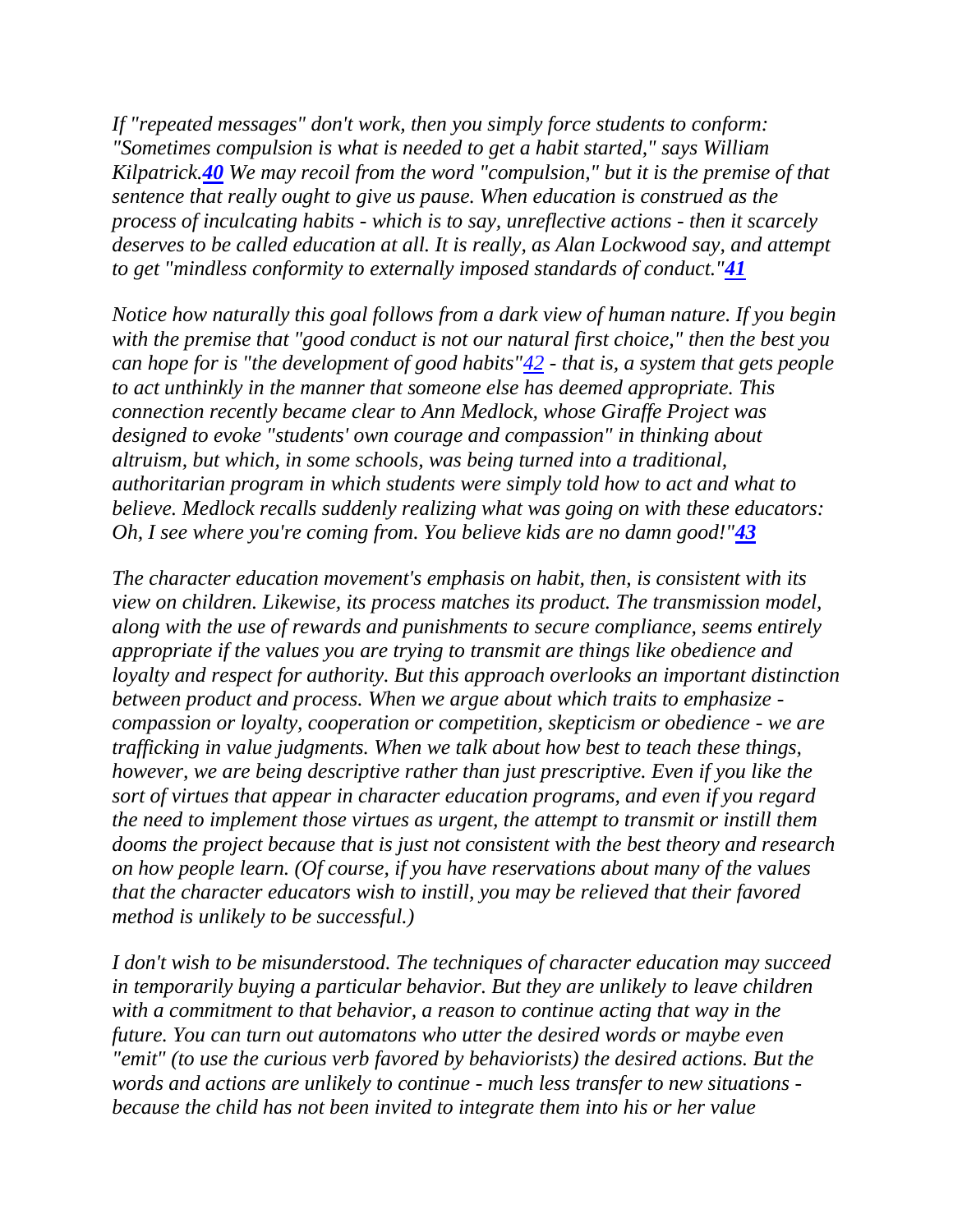*structure. As Dewey observed, "The required beliefs cannot be hammered in; the needed attitudes cannot be plastered on.["44](file:///C:/Users/Michael/Desktop/AERA%20Stuff/Larry%20OldSite/kohn.html%2344) Yet watch a character education lesson in any part of the country and you will almost surely be observing a strenuous exercise in hammering and plastering.*

*For traditional moralists, the constructivist approach is a waste of time. If values and traditions and the stories that embody them already exists, then surely, "we don't have to reinvent the wheel," remarks Bennett.[45](file:///C:/Users/Michael/Desktop/AERA%20Stuff/Larry%20OldSite/kohn.html%2345)Likewise an exasperated Wynne: "Must each generation try to completely reinvent society?"[46](file:///C:/Users/Michael/Desktop/AERA%20Stuff/Larry%20OldSite/kohn.html%2346) The answer is no - and yes. It is not as though everything that now exists must be discarded and entirely new values fashioned from scratch. But the process of learning does indeed require that meaning, ethical or otherwise, be actively invented and reinvented, from the inside out. It requires that children be given the opportunity to make sense of such concepts as fairness or courage, regardless of how long the concepts themselves have been around. Children must be invited to reflect on complex issues, to recast them in light of their own experiences and questions, to figure out for themselves - and with one another - what kind of person ought to be, which traditions are worth keeping, and how to proceed when two basic values seem to be in conflict.[47](file:///C:/Users/Michael/Desktop/AERA%20Stuff/Larry%20OldSite/kohn.html%2347)*

*In this sense, reinvention is necessary if we want to help children become moral people, as opposed to people who merely do what they are told - or reflexively rebel against what they are told. In fact, as Rheta DeVries and Betty Zan add (in a recent book that offers a useful antidote to traditional character education.) "If we want children to resist [peer pressure] and not be victims to others' ideas, we have to educate children to think for themselves about all ideas, including those of adults.["48](file:///C:/Users/Michael/Desktop/AERA%20Stuff/Larry%20OldSite/kohn.html%2348)*

*Traditionalists are even more likely to offer another objection to the constructivist approach, one that boils down to a single epithet: relativism! If we do anything other than insert moral absolutes in students, if we let them construct their own meanings, then we are saying that anything goes, that morality collapses into personal preferences. Without character education, our schools will just offer programs such as Values Clarification, in which adults are allegedly prohibited from taking a stand.*

*In response, I would offer several observations. First, the Values Certification model of moral education, popular in some circles a generation ago, survives today mostly in the polemics of conservatives anxious to justify an indoctrinative approach. Naturally, no statistics are ever cited as to the number of school districts still telling students that any value is as good as any other - assuming the program actually said that in the first place.[49](file:///C:/Users/Michael/Desktop/AERA%20Stuff/Larry%20OldSite/kohn.html%2349) Second, conservative critics tendentiously try to connect constructivism to relativism, lumping together the work of the late Lawrence Kohlberg with programs like Values Clarification[.50](file:///C:/Users/Michael/Desktop/AERA%20Stuff/Larry%20OldSite/kohn.html%2350) The truth is that Kolberg, while opposed to what he called the "bag of virtues" approach to moral education, was not much*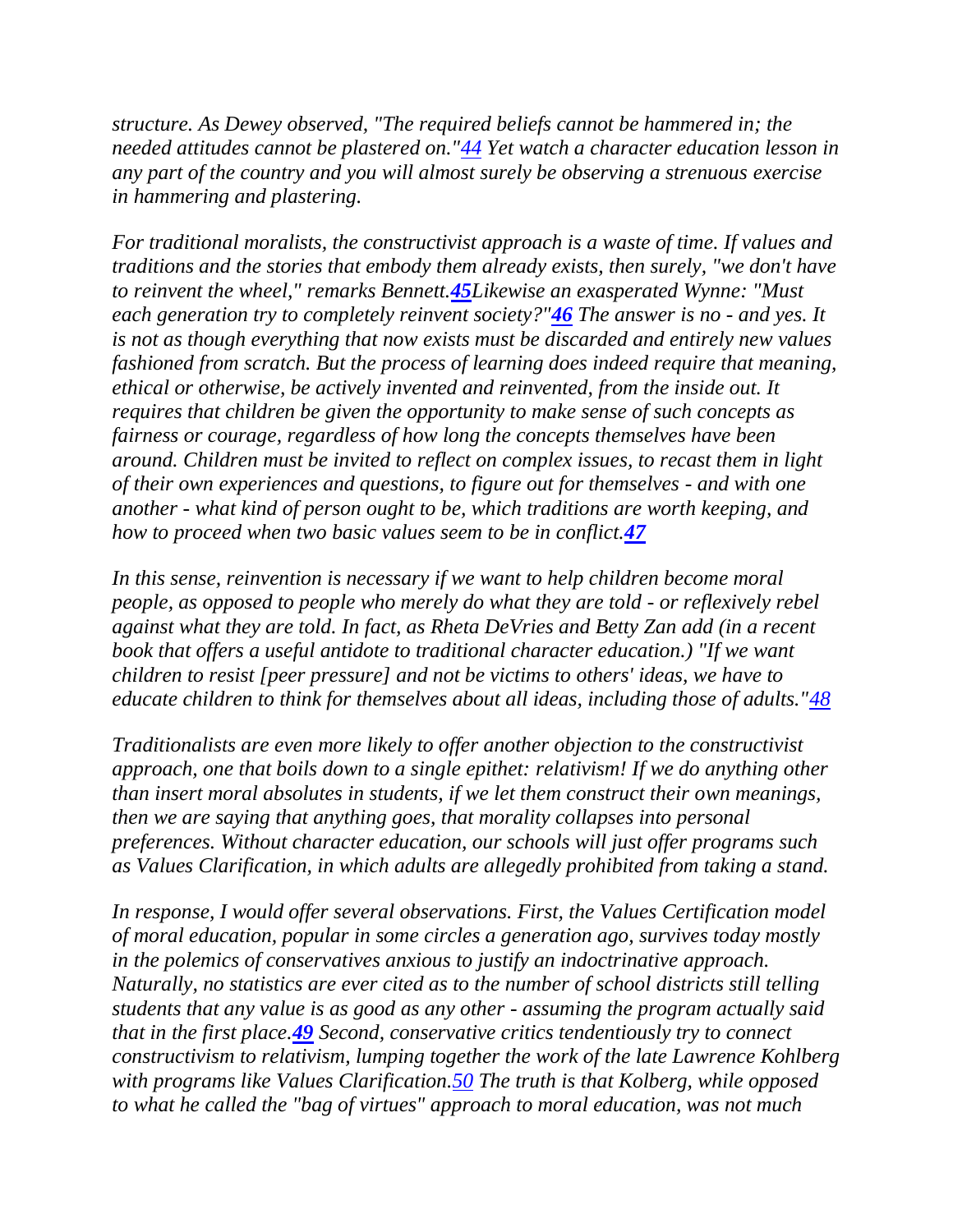*enamored of Values Clarification either, and he spent a fair amount of time arguing against relativism in general.[51](file:///C:/Users/Michael/Desktop/AERA%20Stuff/Larry%20OldSite/kohn.html%2351)*

*If Kohlberg can fairly be criticized, it is for emphasizing moral reasoning, a cognitive process, to the extent that he may have slighted the affective components of morality, such as caring. But the traditionalists are not much for the latter either; caring is seen as an easy or soft virtue (Ryan) that isn't sufficiently "binding or absolute" (Kilpatrick). The objection to constructivism is not that empathy is eclipsed by justice, but that children - or even adults - should not have an active role to play in making decision and reflecting on how to live. They should be led instead to an uncritical acceptance of ready-made truths. The character educator's job, remember, is to elicit the right answer from students and tell those who see thing differently "why their conclusion is wrong." Any deviation from this approach is regarded as indistinguishable from full-blown relativism; we must "plant" traditional values in each child or else either/or thinking, long since discarded by serious moral philosophers,[52](file:///C:/Users/Michael/Desktop/AERA%20Stuff/Larry%20OldSite/kohn.html%2352)continues to fuel character education and to perpetuate the confusion of education with indoctrination.*

*To say that students must construct meaning around moral concepts is not to deny that adults have a crucial role to play. The romantic view that children can basically educate themselves so long as grown-ups don't interfere is not taken seriously by any constructivists I know of - certainly not by Dewey, Piaget, Kohlberg, or their followers. Rather, like Values Clarification, this view seems to exist principally as a straw man in the arguments of conservatives. Let there be no question, then: educators, parents, and other adults are desperately needed to offer guidance, to act as models (we hope), to pose challenges that promote moral growth, and to help children understand the effects of their actions on other people, thereby tapping and nurturing a concern for other that is present in children from a very young age.[53](file:///C:/Users/Michael/Desktop/AERA%20Stuff/Larry%20OldSite/kohn.html%2353)*

*Character education rests on three ideological legs: behaviorism, conservatism, and religion. Of these, the third raises the most delicate issues for a critic; it is here that the change of ad hominem argument is most likely to be raised. So let us be clear: it is of no relevance that almost all of the leading proponents of character education are devout Catholics. But it is entirely relevant that, in the shadows of their writings, there lurks the assumption that only religion can serve as the foundation for good character. (William Bennett, for example has flatly asserted that the difference between right and wrong cannot be taught "without reference to religion.["54](file:///C:/Users/Michael/Desktop/AERA%20Stuff/Larry%20OldSite/kohn.html%2354) ) It is appropriate to consider the personal beliefs of these individuals if those beliefs are ensconced in the movement they have defined and directed. What they do on Sundays is their own business, but if they are trying to turn our public schools into Sunday schools, that becomes everybody's business.*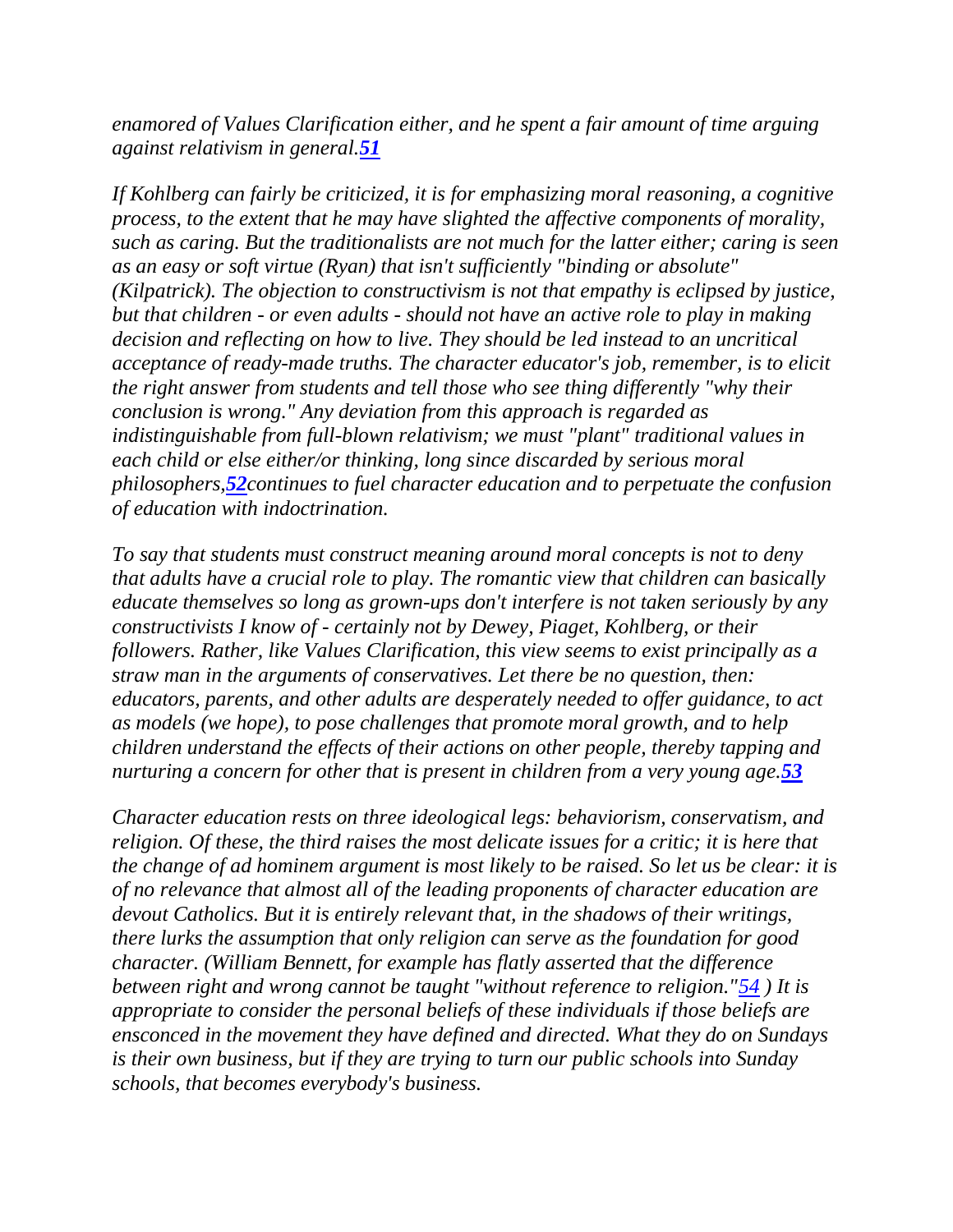*Even putting aside the theological underpinnings of the character education movement, the five questions presented in this article can help us describe the natural constituency of that movement. Logically, its supporters should be those who firmly believe that we should focus our efforts on repairing the characters of children rather than on transforming the environments in which they learn, those who assume the worst about human nature, those who are more committed to preserving than to changing our society, those who favor such values as obedience to authority, and those who define learning as the process of swallowing whole a set of preexisting truths. It stands to reason that readers who recognize themselves in this description would enthusiastically endorse character education in its present form.*

*The rest of us have a decision to make. Either we define our efforts to promote children's social and moral development as an alternative to "character education," thereby ceding that label to the people who have already appropriated it, or we try to reclaim the wider meaning of the term by billing what we are doing as a different kind of character education.*

*The first choice - opting out - seems logical: it strains the language to use a single phrase to describe practices as different as engaging students in reflecting about fairness, on the one hand, and making students dress alike, on the other. It seems foolish to pretend that these are just different versions of the same thing, and thus it may be unreasonable to expect someone with a constructivist or progressive vision to endorse what is now called character education. The problem with abandoning this label, however, is that it holds considerable appeal for politicians and members of the public at large. It will be challenging to explain that "character education" is not synonymous with helping children to grow into good people and, indeed, that the movement associated with the term is a good deal more controversial than it first appears.*

*The second choice, meanwhile, presents its own set of practical difficulties. Given that the individuals and organizations mentioned in this article have succeeded putting their own stamp on character education, it will not be easy to redefine the phrase so that it can also signify a very different approach. It will not be easy, that is, to organize conference, publish books and articles, and develop curricular materials that rescue the broad meaning of "character education."*

*Whether we relinquish or retain the nomenclature, though, it is vital that we work to decouple most of what takes place under the banner of "character education" from the enterprise of helping students become ethically sophisticated decision makers and caring human beings. Wanting younger people to turn out that way doesn't require us to adopt traditional character education programs any more than wanting them to be physically fit requires us to turn schools into Marine boot camps.*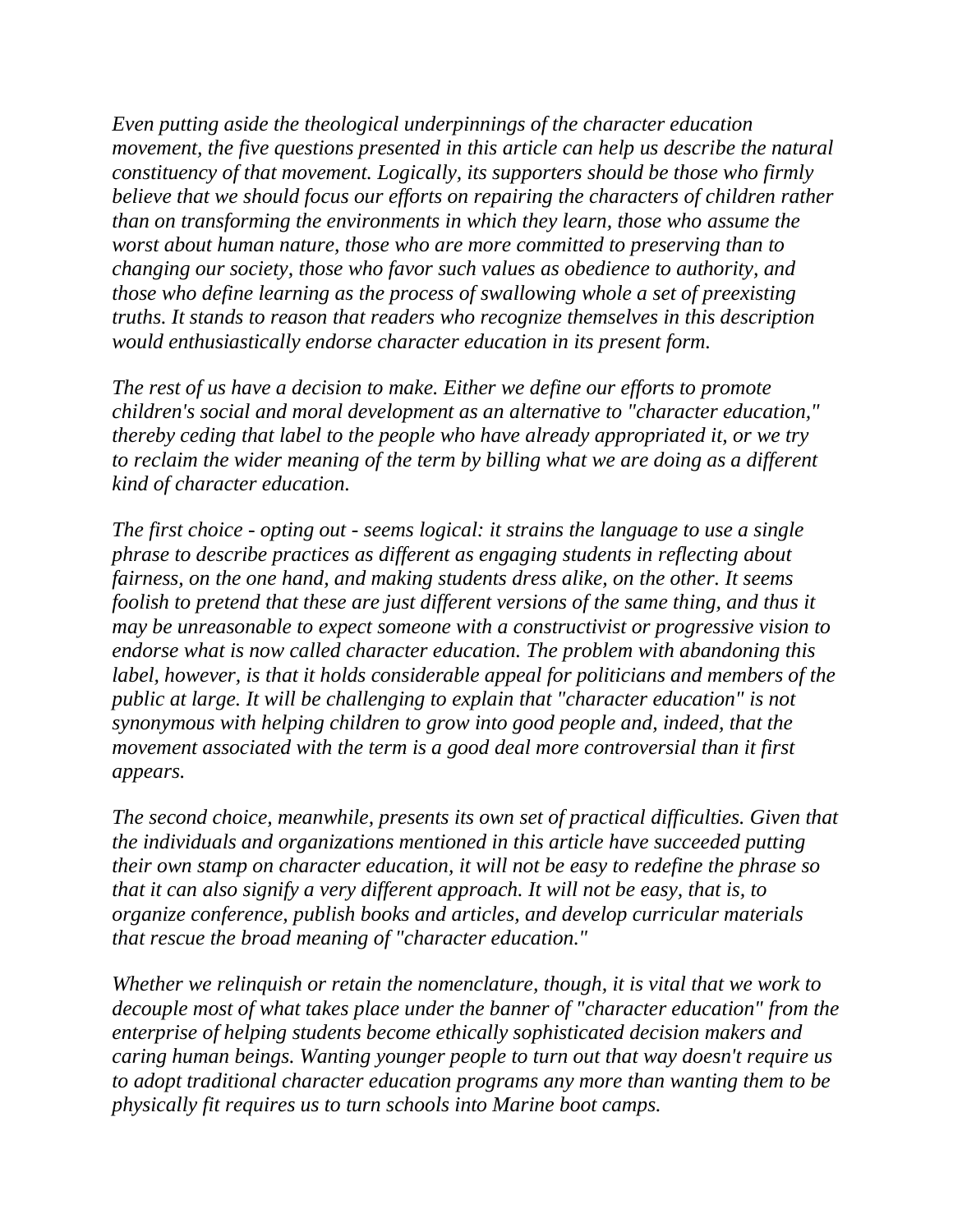*What does the alternative look like? Return once more to those five questions: in each case, an answer different from that given by traditional character education will help us to sketch the broad contours of a divergent approach. More specifically, we should probably target certain practices for elimination, add some new ones, and reconfigure still others that already exist. I have already offered a catalogue of examples of what to eliminate, from Skinnerian reinforcers to lesson plans that resemble sermons. As examples of what to add, we might suggest holding regular class meetings in which students can share, plan, decide, and reflect together.[55](file:///C:/Users/Michael/Desktop/AERA%20Stuff/Larry%20OldSite/kohn.html%2355)We might also provide children with explicit opportunities to practice "perspective talking" - that is, imagining how the world looks from someone else's point of view. Activities that promote an understanding of how others think and feel, that support the impulse to imaginatively reach beyond the self, can provide the same benefits realized by holding democratic class meetings - namely, helping students become more ethical and compassionate while simultaneously fostering intellectual growth[.56](file:///C:/Users/Michael/Desktop/AERA%20Stuff/Larry%20OldSite/kohn.html%2356)*

*A good example of an existing practice that might be reconfigured is the use of literature to teach values. In principle, the idea is splendid: it makes perfect sense to select stories that not only help students develop reading skills (and an appreciation for good writing) but also raise moral issues. The trouble is that many programs use simplistic little morality tales in place of rich, complex literature. Naturally, the texts should be developmentally appropriate, but some character educators fail to given children credit for being able to grapple with ambiguity. (Imagine the sort of stories likely to be assigned by someone who maintains that "it is ridiculous to believe that children are capable of objectively assessing most of the beliefs and values they must absorb to be effective adults.[57](file:///C:/Users/Michael/Desktop/AERA%20Stuff/Larry%20OldSite/kohn.html%2357) )*

*Perhaps the concern is not that students will be unable to make sense of challenging literature, but that they will not derive the "correct" moral. This would account for the fact that even when character education curricula include impressive pieces of writing, the works tend to be used for the purpose of drumming in simple lessons. As Kilpatrick sees it, a story "points to these [characters] and says in effect, 'Act like this; don't act like that.' "[58](file:///C:/Users/Michael/Desktop/AERA%20Stuff/Larry%20OldSite/kohn.html%2358)This kind of lesson often takes the form of hero worship, with larger-than-life characters - or real historical figures presented with their foibles airbrushed away - held up to students to encourage imitation of their actions.*

*Rather than employ literature to indoctrinate or induce mere conformity, we can use it to spur reflection. Whether the students are 6-year-olds or 16-year-olds, the discussion of stories should be open-ended rather than relentlessly didactic. Teachers who refrain from tightly controlling such conversations are impressed again and again by the levels of meaning students prove capable of exploring and the moral growth they exhibit in such an environment. Instead of announcing, "This man is a hero; do what he did," such teachers may involve the students in deciding who (if*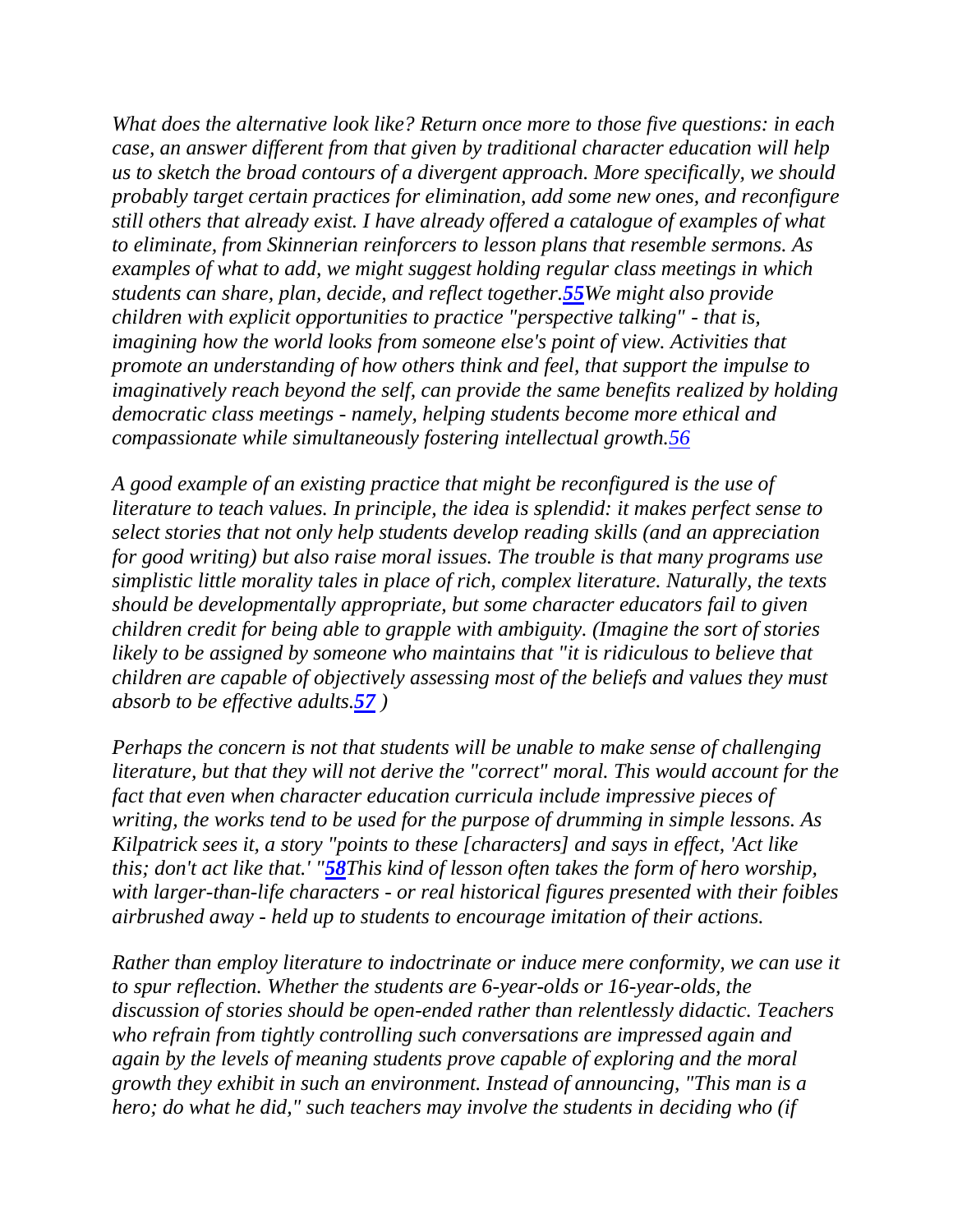*anyone) is heroic in a given story - or in contemporary culture[59](file:///C:/Users/Michael/Desktop/AERA%20Stuff/Larry%20OldSite/kohn.html%2359) - and why. They may even invite students to reflect on the larger issue of whether it is desirable to have heroes. (Consider the quality of discussion that might be generated by asking older students to respond to the declaration of playwright Bertolt Brecht: "Unhappy is the land that needs a hero." )*

*More than specific practices that might be added, subtracted, or changed, a program to help children grow into good people begins with a commitment to change the way classrooms and schools are structure - and this brings us back to the idea of transcending a fix-the-kid approach. Consider the format of classroom discussions. A proponent of character education, invoking such traditional virtues as patience or self- control, might remind students that they must wait to be recognized by the teacher. But what if we invited students to think about the best way to conduct a discussion? Must we raise our hands? Is there another way to avoid having everybody talk at once? How can we be fair to those who aren't as assertive or as fast on their feet? Should the power to decide who can speak always rest with the teacher? Perhaps the problem is not with students who need to be more self-disciplined, but with the whole instructional design that has students waiting to be recognized to answer someone else's questions. And perhaps the real learning comes only when students have the chance to grapple with such issues.*

*One more example. A proponent of character education says we must make students understand that it is wrong to lie; we need to teach them about the importance of being honest. But why do people lie? Usually because they don't feel safe enough to tell the truth. The real challenge for us as educators is to examine that precept in terms of what is going on in our classrooms, to ask how we and the students together can make sure that even unpleasant truths can be told and heard. Does pursuing this line of inquiry man that it's acceptable to fib? No. It means the problem has to be dissected and solved from the inside out. It means behaviors occur in a context that teachers have helped to establish; therefore, teachers have to examine (and consider modifying) that context even at the risk of some discomfort to themselves. In short, if we ant to help children grow into compassionate and responsible people, we have to change the way the classroom works and feels, not just the way each separate member of the class acts. Our emphasis should not be on forming individual characters so much as on transforming educational structures.*

*Happily, programs do exist whose promotion of children's social and moral development is grounded in a commitment to change the culture of schools. The best example of which I am aware is the Child Development Project, an elementary school program designed, implemented, and researched by the Developmental Studies in Oakland, California. The CDP's premise is that, by meeting children's needs, we increase the likelihood that they will care about others. Meeting their needs entails,*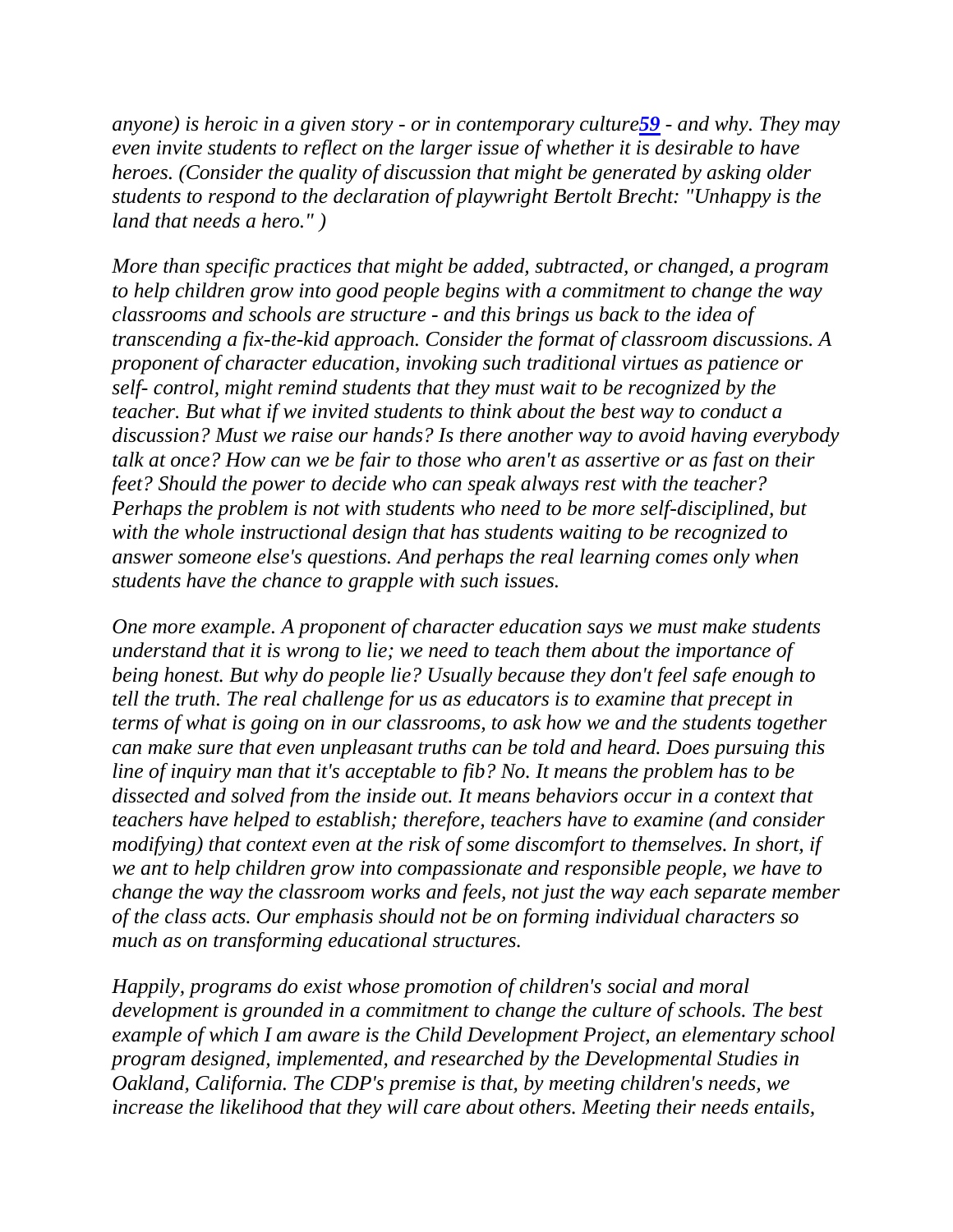*among other things, turning schools into caring communities. The CDP offers the additional advantages of constructivist vision of learning, a positive view of human nature, a balance of cognitive and affective concerns, and a program that is integrated into all aspects of school life (including the curriculum).[60](file:///C:/Users/Michael/Desktop/AERA%20Stuff/Larry%20OldSite/kohn.html%2360)*

*Is the CDP an example of what character education ought to be - or of what ought to replace character education? The answer to that question will depend on tactical, and even semantic, considerations. Far more compelling is the need to reevaluate the practices and premises of contemporary character education. To realize a humane and progressive vision for children's development, we may need to look elsewhere.*

- *1. See, for example, Linda Page, "A Conservative Christian View on Values, " School Administrator, September 1995, p. 22.*
- *2. See, for example, Kevin Ryan, "The Ten Commandments of Character Education, "School Administrator, September 1995, p. 19; and program materials from the Character Education Institute and the Jefferson Center for Character Education.*
- *3. See Alfie Kohn, Punished by Rewards: The Trouble with Gold Stars, Incentive Plans, A's, Praise, and Other Bribes (Boston: Houghton Mifflin, 1993); and Edward L. Deci and Richard M. Ryan, Intrinsic Motivation and Self-Determination in Human Behavior (New York: Plenum, 1985).*
- *4. See C. Daniel Batson et al., "Buying kindness: Effect of an extrinsic Incentive for Helping on Perceived Altruism," Personality and Social Psychology Bulletin, vol. 4, 1978, p. 90; Cathleen L. Smith et al., "Children's Causal Attributions Regarding Help Giving," Child Development, vol. 50, 1979, pp. 203-10; and William Edward Upton III, "Altruism, Attribution, and Intrinsic Motivation in the Recruitment of Blood Donors," Dissertation Abstracts International 34B, vol. 12, 1974, p. 6260.*
- *5. Richard A. Fabes et al., "Effects of Rewards on Children's Prosocial Motivation: A Socialization Study,"Developmental Psychology, vol. 25, 1989, pp. 509-15; and Joan Grusec, "Socializing Concern for Others in the Home," Developmental Psychology, vol. 27, 1991, pp. 338-42.*
- *6. See Alfie Kohn, No Contest: The Case Against Competition, rev. ed. (Boston: Houghton Mifflin, 1992).*
- *7. This statement is taken from an eight-page brochure produced by the "Character Counts!" Coalition, a project of the Josephson Institute of Ethics. Members of the coalition include the America Federation of Teachers, the National Association of Secondary School Principals, the Red Cross, the YMCA, and many other organizations.*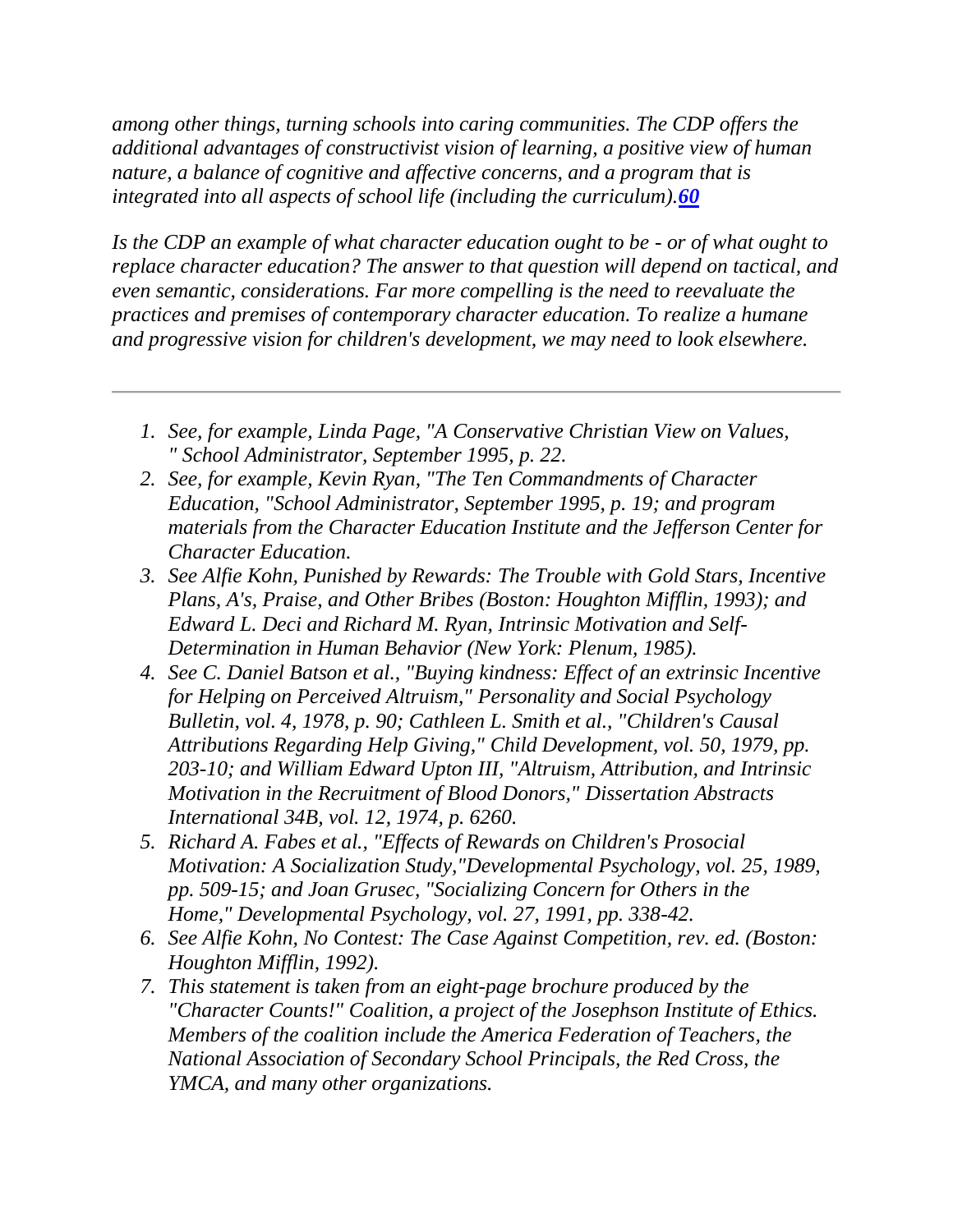- *8. William Kilpatrick, Why Johnny Can't Tell Right from Wrong (New York: Simon & Schuster, 1992), pp. 96, 249.*
- *9. For example, Kilpatrick was selected in 1995 to keynote the first in a series of summer institutes on character education sponsored by Thomas Lickona.*
- *10.Edward Wynne, "Transmitting Traditional Values in Contemporary Schools," in Larry P. Nucci, ed.,Moral Development and Character Education: A Dialogue (Berkeley, CA: McCutchan, 1989), p. 25*
- *11.Kevin Ryan, "In Defense of Character Education," in Nucci, p. 16.*
- *12.Louis Goldman, "Mind, Character, and the Deferral of Gratification," Educational Forum, vol. 60, 1996, p. 136. As part of "educational reconstruction," he goes on to say, we must "connect the lower social classes to the middle classes who may provide role models for selfdiscipline" (p. 139).*
- *13.Jarvis is quoted in Wray Herbert, "The Moral Child," U.S. News & World Report, 3 June 1996, p. 58.*
- *14.Amitai Etzioni, The Spirit of Community: The Reinvention of American Society (New York: Simon & Schuster, 1993), p. 91.*
- *15.See Alfie Kohn, The Brighter Side of Human Nature: Altruism and Empathy in Everyday Life (New York: Basic Books, 1990); and "Caring Kids: The Role of the Schools," Phi Delta Kappan, March 1991, pp. 496-506.*
- *16.David E. Purpel, "Moral Education: An Idea Whose Time Has Gone," The Clearing House, vol. 64, 1991, p. 311.*
- *17.This description of the character education movement is offered by Alan L. Lockwood in "Character Education: The Ten Percent Solution," Social Education, April/May 1991, p. 246. It is particularly apt characterization of a book like Why Johnny Can't Tell Right from Wrong, which invokes an age of "chivalry" and sexual abstinence, a time when moral truths were uncomplicated an unchallenged. The author's tone, however, is not so much wistful about the past as angry about the present: he denounces everything from rock music (which occupies an entire chapter in a book about morality) and feminism to the "multiculturalists" who dare to remove "homosexuality from the universe of moral judgment" (p. 126).*
- *18.Kevin Walsh of the University of Alabama is quoted in Eric N. Berg, "Argument Grows That Teaching of Values Should Rank with Lessons," New York Times, 1 January 1992, p. 32.*
- *19.I am reminded of a woman in a Houston audience who heatedly informed me that she doesn't send her child to school "to learn to be nice." That, she declared, would be "social engineering." But a moment later this woman added that her child ought to be "taught to respect authority." Since this would seem to be at least opposite an example of social engineering, one is led to conclude*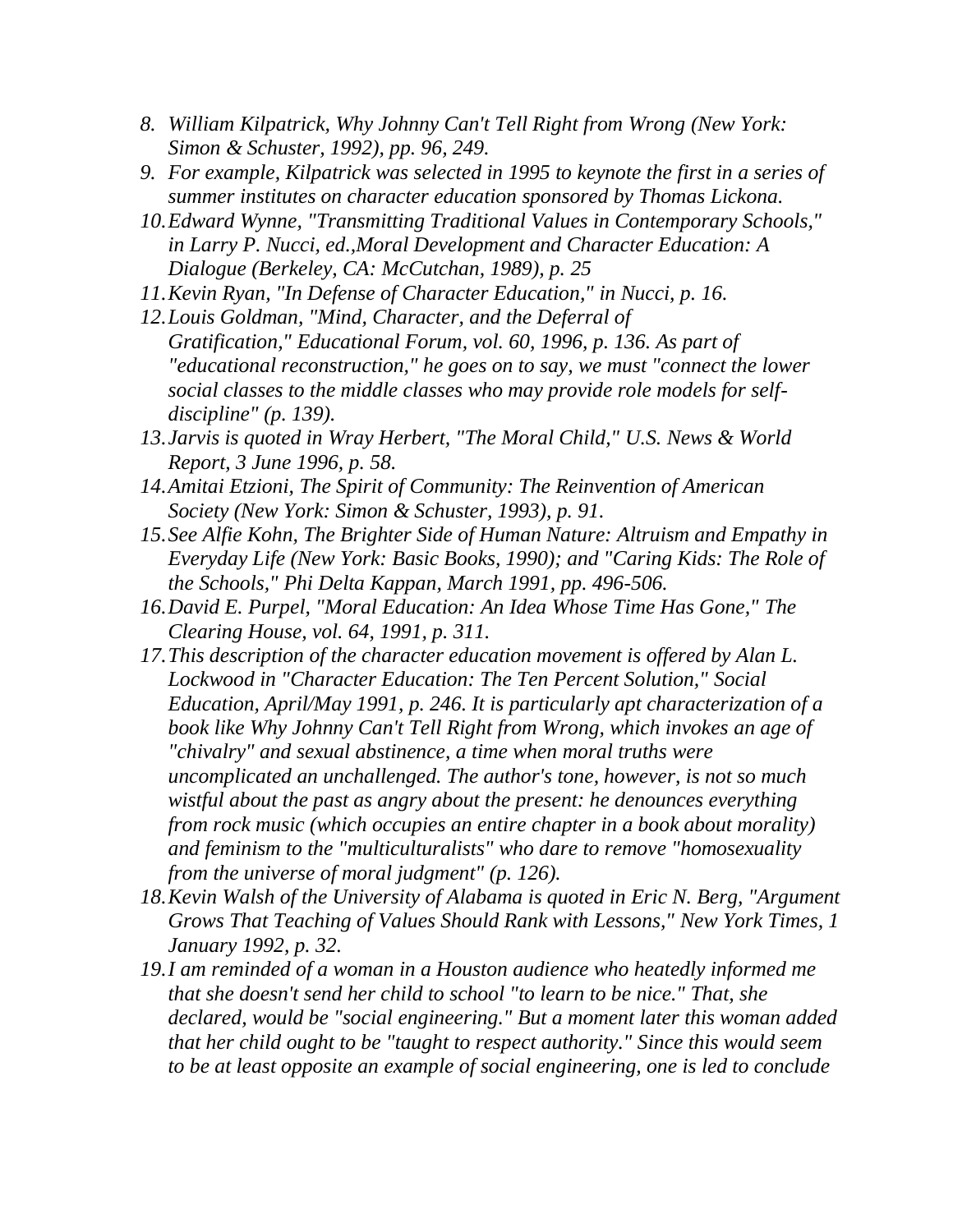*that the woman's real objection was to the teaching of particular topics or values.*

- *20.Kevin Ryan, "Mining the Values of Curriculum," Educational Leadership, November, 1993, p. 16.*
- *21.Telling students to "try hard" and "do their best" begs the important questions. How, exactly, do they do their best? Surely it is not just a matter of blind effort. And why should they do so, particularly if the task is not engaging or meaningful to them, or if it has simply been imposed on them? Research has found that the attitudes students take toward learning are heavily influenced by whether they have been led to attribute their success (or failure) to innate ability, to effort, or to other factors - and that traditional classroom practices such as grading and competition lead them to explain the results in terms of ability (or its absence) and to minimize effort whenever possible. What looks like "laziness" or insufficient perseverance, in other words, often turns out to be a rational decision to avoid challenge; it is rational because this route proves most expedient for performing well or maintaining a n image of oneself as smart. These systemic factors, of course, are complex and often threatening for educators to address; it is much easier just to impress on children the importance of doing their best and then blame them for lacking perseverance if they seem not to do so.*
- *22.Edward A. Wynne, "The Great Tradition in Education: Transmitting Moral Values," Educational Leadership, December 1985/January 1986, p. 6.*
- *23.Mary Lord, "The Return of the 'Fourth R,'" U.S. News & World Report, 11 September 1995, p. 58.*
- *24.William Glasser, Schools Without Failure (New York: Harper & Row, 1969), p. 22.*
- *25.Marc Desmond's letter appeared in the New York Times Magazine, 21 May 1995, p. 14. The same point was made by Robert Primack, "No Substitute for Critical Think: A response to Wynne," Educational Leadership, December 1985/January 1986, p. 12*
- *26.Deborah Meier and Paul Schwarz, "Central Park East Secondary School," in Michael W. Apple and James A. Beane, eds., Democratic Schools (Alexandria, VA: Association for Supervision and Curriculum Development, 1995), pp. 29- 30.*
- *27.See Richard de Charms, Personal Causation: The Internal Affective Determinants of Behavior (Hillsdale, NJ: Erlbaum, 1983). See also the many publications of Edward Deci and Richard Ryan.*
- *28.See, for example, Alfie Kohn, "Choices for Children: Why and How to Let Students Decide," Phi Delta Kappan, September 1993, pp. 8-20; and Child Development Project, Ways We Want Our Class to Be: Class Meetings That*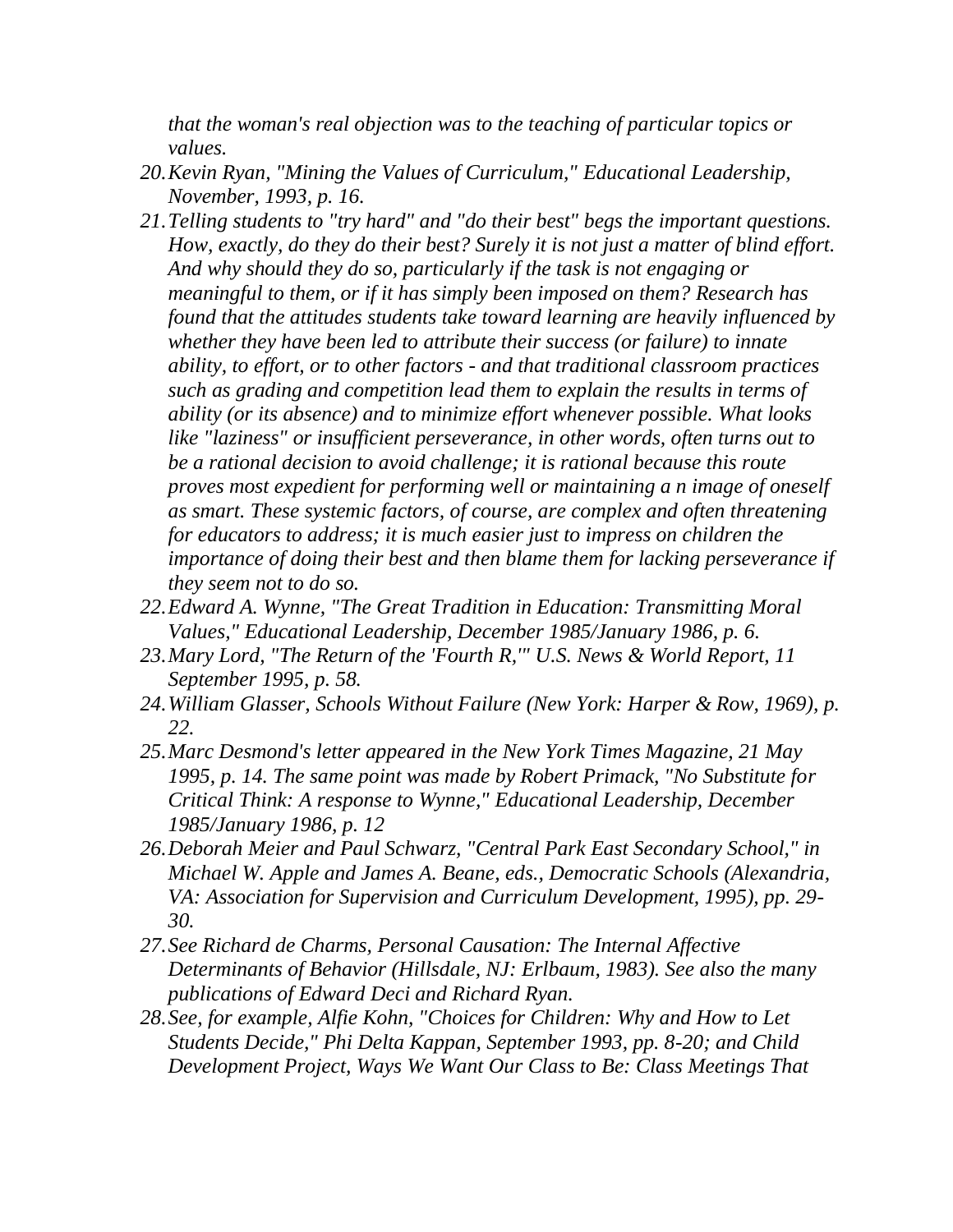*Build Commitment to Kindness and Learning (Oakland CA: Developmental Studies Center, 1996).*

- *29.The quotations are from Wynne, "The Great Tradition," p. 9; and Edward A. Wynne and Herbert J. Walberg, "The Complementary Goals of Character Development and Academic Excellence," Educational Leadership, December 1985/January 1986, p. 17. William Kilpatrick is equally averse to including students in decision making; he speaks longingly of the days when "schools were unapologetically authoritarian," declaring that "schools can learn a lot from the Army," which is a "hierarchial [sic], authoritarian, and undemocratic institution" (see Why Johnny Can't, p. 228).*
- *30.The sort of compassion I have in mind is akin to what the psychologist Ervin Staub described as a "prosocial orientation" (see his Positive Social Behavior and Morality, vols. 1 and 2 [New York: Academic Press, 1978 and 1979] ) - a generalized inclination to care, share, and help across different situations and with different people, including those we don't know, don't like, and don't look alike. Loyally lending a hand to a close friend is one thing; going out of one's way for a stranger is something else.*
- *31.John Dewey, The School and Society (Chicago: University of Chicago Press, 1900; reprint, 1990), p. 15.*
- *32.Wynne and Walberg, p. 17. For another endorsement of competition among students, see Kevin Ryan, "In Defense," p. 15*
- *33.This passage is taken from page 21 of an undated 28- page "Character Education Curriculum" produced by the Character Education Institute. Emphasis in original.*
- *34.Wynne, "Great Tradition," p. 9. Wynne and other figures in the character education movement acknowledge their debt to the French social scientist Emile Durkheim, who believed that "all education is a continuous effort to imposed on the child ways of seeing, feeling, and acting which he could not have arrived at spontaneously ... We exert pressure upon him in order that he may learn proper consideration for others, respect for customs and conventions, the need for work, etc." (See Durkheim, The Rules of Sociological Method [New York: Free Press, 1938], p. 6.)*
- *35.This is from Bennett's introduction to The Book of Virtues (New York: Simon & Schuster, 1993), pp. 12-13.*
- *36.Constance Kamii, Faye B. Clark, and Ann Dominick, "The Six National Goals: A Road to Disappointment," Phi Delta Kappan, May 1994, p. 677.*
- *37.Kevin Ryan, "Character and Coffee Mugs," Education Week, 17 May 1995, p. 48.*
- *38.The second quotation is a reporter's paraphrase of Brooks. Both it and the direct quotation preceding it appear Philip Cohen, "The Content of Their*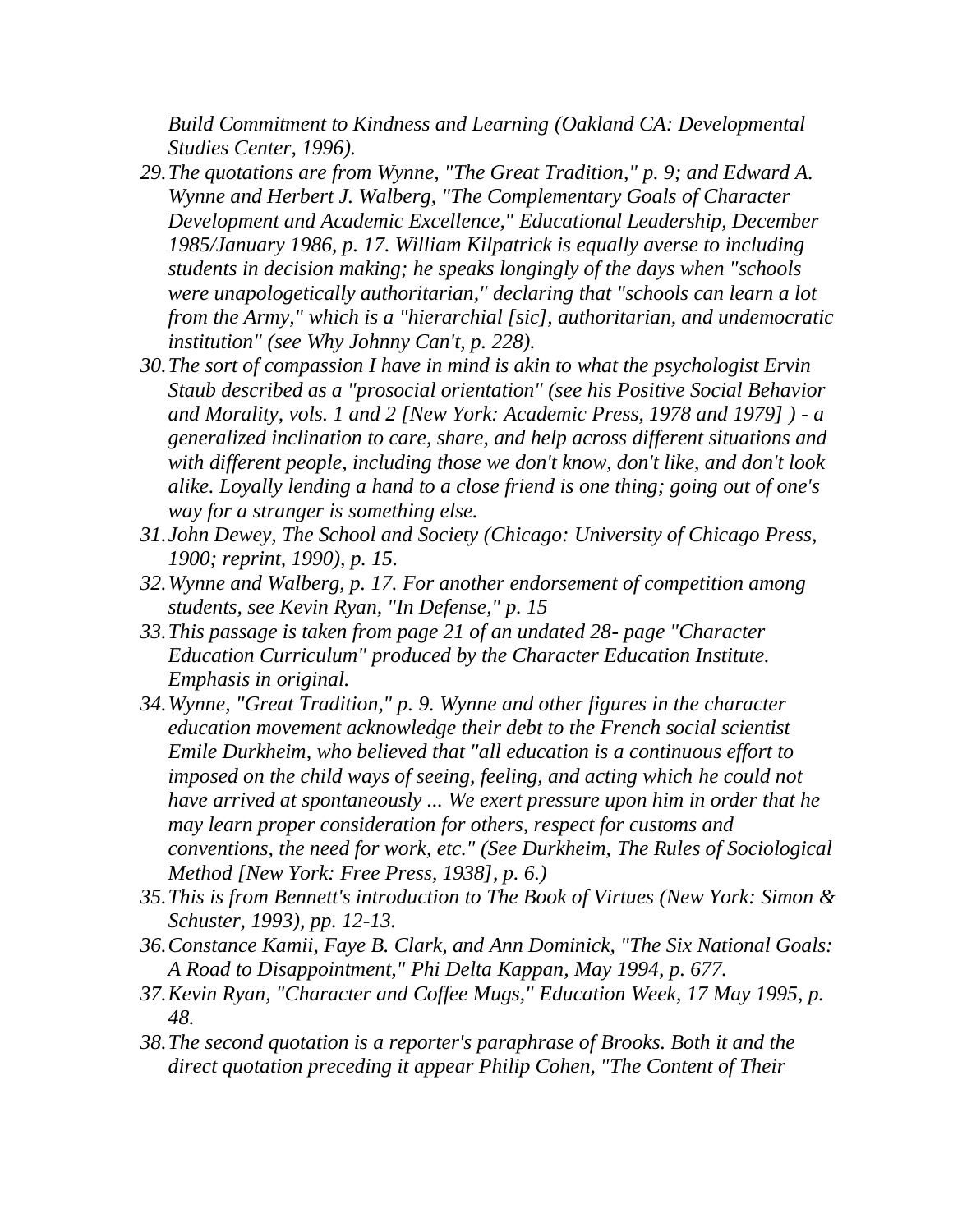*Character: Educators Find New Ways to Tackle Values and Morality," ASCD Curriculum Update, Spring 1995, p. 4.*

- *39.See B. David Brooks, Young People's Lessons in Character: Student Activity Workbook (San Diego: Young People's Press, 19960, p. 12.*
- *40.Kilpatrick, p. 231.*
- *41.To advocate this sort of enterprise, he adds, is to "caricature the moral life." See Alan L. Lockwood, "Keeping Them in the Courtyard: A Response to Wynne," Educational Leadership, December 1985/January 1986, p. 10.*
- *42.Kilpatrick, p. 97.*
- *43.Personal communication with Ann Medlock, May 1996.*
- *44.John Dewey, Democracy and Education (New York: Free Press, 1916; reprint, 1966), p. 11.*
- *45.Bennett, p. 11.*
- *46.Wynne, "Character and Academies," p. 142.*
- *47.For a discussion of how traditional character education fails to offer guidance when values come into conflict, see Lockwood, "Character Education."*
- *48.Rheta DeVries and Betty Zan, Moral Classrooms, Moral Children: Creating a Constructivist Atmosphere in Early Education (New York: Teachers College Press, 1994), p. 253.*
- *49.For an argument that critics tend to misrepresent hat Values Clarification was about, see James A. Beane,Affect in the Curriculum (New York: Teachers College Press, 1990), pp. 104-6.*
- *50.Wynne, for example, refers to the developers of Values Clarification as "popularizers" of Kohlberg's research (see "Character of Academics," p. 141), while Amitai Etzioni, in the course of criticizing Piaget's and Kohlberg's work, asserts that "a typical course on moral reasoning starts with something called 'values clarification' " (see The Spirit of Community, p. 98).*
- *51.Kohlberg's model, which holds that people across cultures progress predictably through six stages of successively more sophisticated styles of moral reasoning, is based on the decidedly nonrelativistic premise that the last stages are superior to the first ones. See his Essays on Moral Development, Vol. I: The Philosophy of Moral Development (San Francisco: Harper & Row, 1981), especially the essays titled "Indoctrination Versus Relativity in Value Education" and "From Is to Ought."*
- *52.See, for example, James S. Fishkin, Beyond Subjective Morality (New Haven, CT: Yale University Press, 1984); and David B. Wong, Moral Relativity (Berkeley: University of California Press, 1984).*
- *53.Researchers at the National Institute of Mental Health have summarized the available research as follows: "Even children as young as 2 years old have (a) the cognitive capacity to interpret the physical and psychological states of others, (b) the emotional capacity to effectively experience the other's sate, and*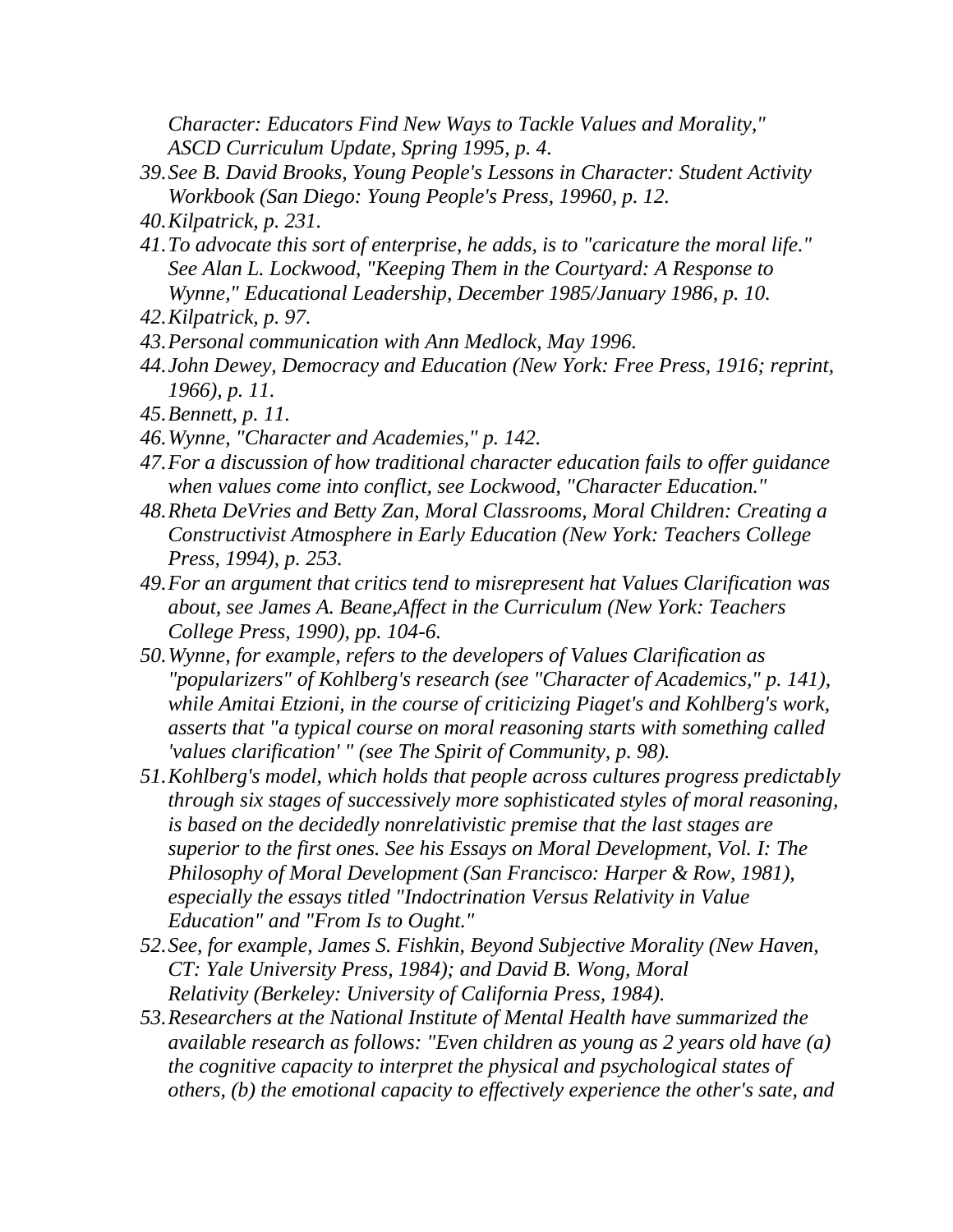*(c) the behavioral repertoire that permits the possibility of trying to alleviate discomfort in others. These are the capabilities that, we believe, underlie children's caring behaviors in the presence of another person's distress... Young children seem to show patterns of moral internalization that are not simply fear based or solely responsive to parental commands. Rather, there are signs that children feel responsible for (as well as connected to the dependent on) others at a very young age." (See Carolyn Zahn-Waxler et al., "Development of Concern for Others," Developmental Psychology, vol. 28, 1992, pp. 127, 135. For more on the adult's role in light of these facts, see Kohn, The Brighter Side.)*

- *54."Education Secretary Backs Teaching of Religious Values," New York Times, 12 November, 1985, p. B-4.*
- *55.For more on class meetings, see Glasser, chapters, 10- 12; Thomas Gordon, T.E.T.: Teacher Effectiveness Training (New York: David McKay Co., 1974), chapters 8-9; Jane Nelsen, Lynn Lott, and H. Stephen Glenn, Positive Discipline in the Classroom (Rocklin, CA: Prima, 1993); and Child Development Project, op. cit.*
- *56.For more on the theory and research of perspective taking, see Kohn The Brighter Side, chapters 4-5; for practical classroom activities for promoting perspective-taking skills, see Norma Deitch Feshbach et al.,Learning to Care: Classroom Activities for Social and Affective Development (Glenview, IL: Scott, Foresman, 1983). While specialists in the field distinguish between perspective taking (imagining what others see, think, or feel) and empathy (feeling what others feel), most educators who talk about the importance of helping children become empathic really seem to be talking about perspective taking.*
- *57.Wynne, "Great Tradition," p. 9.*
- *58.Kilpatrick, p. 141.*
- *59.It is informative to discover whom the proponents of a hero-based approach to character education themselves regard as heroic. For example, William Bennett's nominee for "possibly our greatest living American" is Rush Limbaugh. (See Terry Eastland, "Rush Limbaugh: Talking Back," American Spectator, September 1992, p. 23.)*
- *60.See Victor Battistich et al., "The Child Development Project: A comprehensive Program of the Development of Prosocial Character," in William M. Kurtines and Jacob L. Gewirtz, eds., Moral Behavior and Development: Advances in Theory, Research, and Applications (Hillsdale, NJ: Erlbaum, 1989); and Daniel Solomon et al., "Creating a Caring Community: Educational Practices That Promote Children's Prosocial Development," in Fritz K. Oser, Andreas Dick, and Jean-Luc Patry, eds., Effective and Responsible Teaching (San Francisco: Jossey-Bass, 1992). For more information about the CDP program*